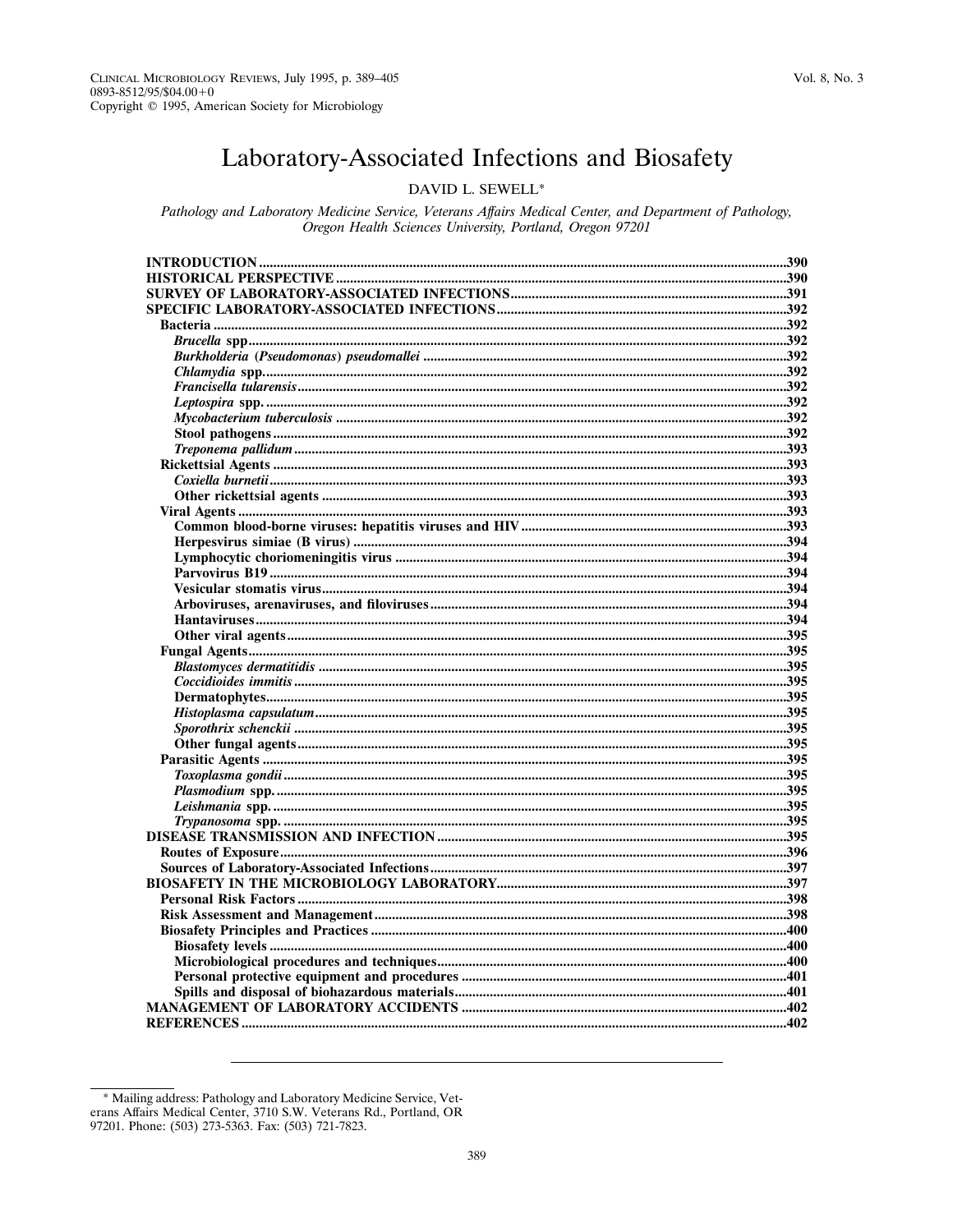#### **INTRODUCTION**

An estimated 500,000 workers in the United States are employed in laboratories that range in size and complexity from large, comprehensive research and clinical laboratories to the physician's office laboratory. These workers are exposed to a variety of potential occupational health risks that include infectious materials and cultures, radiation, toxic and flammable chemicals, and mechanical and electrical hazards. Although all occupational hazards are important, this report will concentrate on the biological hazards present in clinical, research, and industrial production laboratories.

The potential risk of infection by a pathogenic microorganism because of employment in a clinical, research, or industrial laboratory raises a series of questions. (i) What is the actual incidence of laboratory-acquired infections in these laboratories? (ii) Which microorganisms are associated most frequently with laboratory infections? (iii) Why do laboratory infections occur? (iv) How effective are safety measures? (v) How can laboratory infections be prevented? This review will attempt to address these questions.

The actual risk of a laboratory-acquired infection is difficult to measure because there is no systematic reporting system at the state, federal, or professional society level that monitors the number of laboratory workers and infections associated with the workplace. Also, surveillance data on laboratory-associated infections are difficult to collect because the infections are often subclinical and have an atypical incubation period and route of infection and laboratory directors may not report incidents for fear of reprisal or embarrassment. The available data are limited to published anecdotal reports, selected outbreaks with a specific microorganism, retrospective questionnaire-based surveys, and information presented at meetings related to laboratory-acquired infections and biosafety. Because a reliable estimate of the current risk or the magnitude of the problem is not available, control measures are proposed and implemented on the basis of data collected years ago, data based on experience with one infectious agent and applied to other microorganisms, data derived from the knowledge of the transmission of an infectious agent outside the laboratory, and analysis of potential safety problems by job safety analysis (131) or the concept of hazard analysis critical control point (72, 117). This approach to the management of infectious risks is necessary, but the historical data may not necessarily apply in the current laboratory environment of rapidly expanding work loads and new technologies. However, until a systematic survey of laboratory-associated infections is implemented, laboratorians must rely on the available information and their knowledge of the pathogenicity and methods of transmission of infectious agents for managing biological hazards in the workplace.

The control measures used in the laboratory are designed to protect employees from exposure to infectious agents and to protect the public through the safe disposal of infectious wastes. Therefore, a safety program must address the cultivation, storage, and disposal of biohazardous materials; the facility operation; employee education; and medical surveillance of laboratory workers. The development of programs to minimize risks associated with the handling and disposal of infectious agents is based on an understanding of the pathogenicity of the agent, the susceptibility of the host, and, most importantly, the method of transmission of the infectious agent. Most risks from biological hazards can be reduced through the use of appropriate microbiological procedures and techniques, containment devices and facilities, and protective barriers. The foundation of all safety programs is the training of workers so that they understand the need for safety procedures and follow them. Acceptance of safety procedures by employees is greatest when the precautions required are commensurate with the potential risk. Although absolute safety in the laboratory is not possible, it is the joint responsibility of both laboratory management and employees to develop and adhere to safety programs that reduce the risk of laboratory-acquired infections and laboratory accidents. Pike (111) concluded in 1979 that ''the knowledge, the techniques, and the equipment necessary to prevent most laboratory infections are available.'' His conclusion is applicable today.

#### **HISTORICAL PERSPECTIVE**

Experience shows that the recognition and isolation of a new infectious agent is often followed by a report of a laboratoryacquired infection caused by the new isolate (82). The risk of exposure to infectious agents tends to be lower in laboratory workers than other groups of health care workers (HCW), but the risk of laboratory-associated infection in employees of clinical and research laboratories is greater than in the general population, suggesting that unique risks are associated with the laboratory work site (80).

To assess the risk of infection associated with employment in a research or clinical laboratory, Sulkin and Pike began to collect data in 1949 from literature and mail surveys (135). By 1979, Pike had compiled the most comprehensive review to date dealing with laboratory-associated infections in the United States and the rest of the world (111). His collection of these data, identification of potential infectious hazards in the laboratory, and suggestions for reducing the risk of infection formed the cornerstone for the current approach to the prevention of laboratory-acquired infections. Pike's efforts and those of other investigators increased the awareness of the occupational risks associated with employment in a clinical or research microbiology laboratory (12, 70, 137). The weaknesses of these data are that a large percentage of the infections reported by Pike occurred in research and animal laboratories and may not relate directly to the clinical laboratory and that they do not provide the denominator data necessary to calculate the actual risk or incidence of infection for all laboratory workers. Pike's early conclusions on laboratory-associated infections are supported by the documentation of the current infectious risks associated with exposure to blood and blood products.

The laboratory-acquired infections reported by Pike were due primarily to bacteria, viruses, and rickettsiae. The recognition that the primary route of transmission of many of these agents was by aerosols led to the development and use of laminar-flow biological safety cabinets, which may explain in part the perceived shift from bacteria and rickettsiae as the chief causes of laboratory-associated infections to viruses that are blood borne and transmitted primarily through contact (80). The other factors affecting this shift to viral infections in laboratory workers include the availability of antibiotics for the early treatment of bacterial and rickettsial infections, increased implementation of laboratory safety programs, and increased exposure of laboratory workers to blood and body fluids through greater reliance by other HCW on laboratory testing for patient management.

The advent of the AIDS epidemic in the early 1980s and the associated rise in tuberculosis infections has renewed interest in laboratory safety and safety programs for all HCW. The safety concerns of HCW, especially for exposure to human immunodeficiency virus (HIV) in the workplace, led to the passage of far-reaching legislation and guidelines that reduce the potential exposure of employees to blood-borne pathogens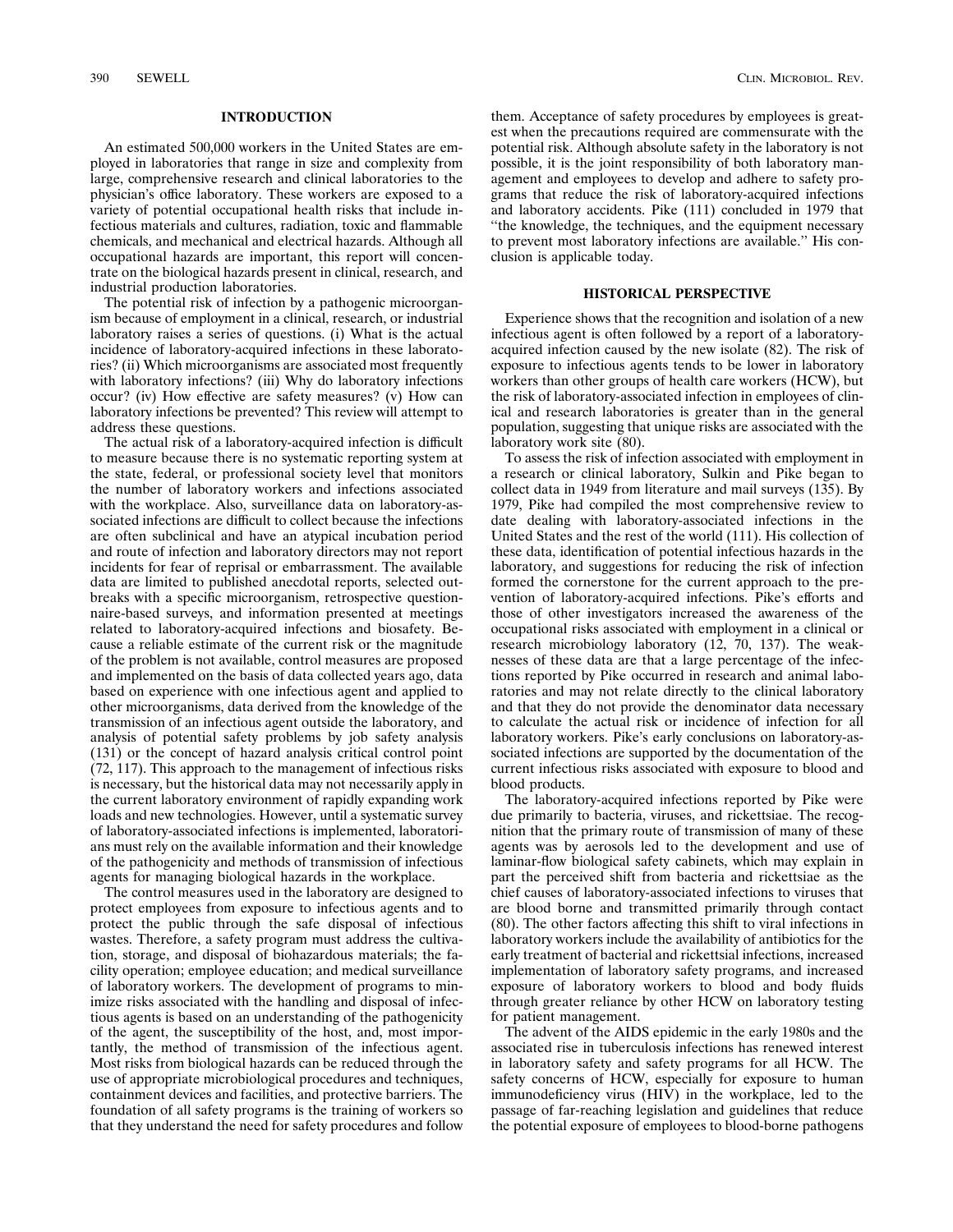| Total no. $(\%)$ of cases reported for: |           |                                |                                  |                   |  |
|-----------------------------------------|-----------|--------------------------------|----------------------------------|-------------------|--|
| Infection                               | $U.S.^a$  | U.S. and<br>world <sup>b</sup> | Great<br>Britain <sup>c, d</sup> | NADC <sup>e</sup> |  |
| <b>Brucellosis</b>                      | 274 (9.4) | 423(10.8)                      | 2(2.1)                           | 18 (52.9)         |  |
| O fever                                 | 184(6.3)  | 278(7.1)                       | $\theta$                         |                   |  |
| Typhoid fever                           | 292(10.0) | 256(6.5)                       | 3(3.2)                           |                   |  |
| Hepatitis                               | 126(4.3)  | 234(6.0)                       | 19(20.0)                         |                   |  |
| Tularemia                               | 129(4.4)  | 225(5.7)                       | $\theta$                         |                   |  |
| Tuberculosis                            | 174(6.0)  | 176(4.5)                       | 24(25.3)                         | 4(11.8)           |  |
| Dermatomycosis                          | 84 (2.9)  | 161(4.1)                       | 0                                | 2(5.9)            |  |
| Venezuelan equine<br>encephalitis       | 118(4.1)  | 141(3.6)                       | $\theta$                         |                   |  |
| <b>Typhus</b>                           | 82 (2.8)  | 124(3.2)                       | 0                                |                   |  |
| Psittacosis                             | 70(2.4)   | 116(3.0)                       | $\boldsymbol{0}$                 | 4(11.8)           |  |
| Coccidioidomycosis                      | 108(3.7)  | 93(2.4)                        | 0                                |                   |  |
| Streptococcal infections                | 67(2.3)   | 78(2.0)                        | 3(3.2)                           |                   |  |
| Histoplasmosis                          | 81(2.8)   | 71(1.8)                        | 0                                |                   |  |
| Leptospirosis                           | 43(1.5)   | 87(2.2)                        | $\boldsymbol{0}$                 | 3(8.8)            |  |
| <b>Salmonellosis</b>                    | 54 (1.9)  | 48(1.2)                        | 11(11.6)                         | 1(2.9)            |  |
| Shigellosis                             | 54 (1.9)  | 58 (1.5)                       | 26(27.4)                         |                   |  |
| All reported infections                 | 2,912     | 3,921                          | 95                               | 34                |  |

TABLE 1. Most frequently reported laboratory-acquired infections in the United States and Great Britain

*<sup>a</sup>* 1969 data adapted from reference 151.

*b* 1976 data adapted from reference 110.

*<sup>c</sup>* 1980 to 1989 data adapted from references 51 through 55.

*<sup>d</sup>* Includes possibly attributable and attributable cases.

*<sup>e</sup>* NADC, National Animal Disease Center; 1975 to 1985 data adapted from reference 93.

and require the safe disposal of biohazardous waste (14, 103). Subsequent data (30, 157) suggest that these guidelines produced a decrease in the occupational risk of exposure to infectious agents but have not eliminated laboratory-acquired infections. Because occupational risks associated with working in a clinical, research, or production laboratory remain, there is a continued need for a strong laboratory safety program in all facilities where potentially infectious material is handled. However, most safety guidelines should be evaluated for their effectiveness and cost before they are implemented nationally.

#### **SURVEY OF LABORATORY-ASSOCIATED INFECTIONS**

The accounts of laboratory infections are usually organism specific or represent general surveys of diagnostic, research, and industrial laboratories. The most extensive surveys which illustrate the historical importance of these infections were published by Sulkin and Pike from 1949 to 1979 (110, 111, 135). In 1976, Pike published the cumulative cases collected through 1974 (110). A total of 3,921 infections were reported, with an overall mortality rate of 4.2%. Bacterial infections predominated, with 1,669 (42.5%) being reported, followed by viral infections (1,049 [26.7%]), rickettsial infections (573 [14.6%]), fungal infections (353 [9.0%]), chlamydial infections (128 [3.3%]), parasitic infections (115 [2.9%]), and unspecified infections (34 [0.9%]). The highest mortality rate  $(7.8\%)$  was associated with chlamydial infections; all these deaths were from cases of psittacosis that occurred prior to 1955.

The most frequently reported laboratory-acquired infections through 1989 are listed in Table 1. For surveys completed in 1969 (151) and 1976 (110), the three most frequently reported infections were brucellosis, Q fever, and typhoid fever. Of the bacterial infections in Pike's survey (110), 64% were caused by *Brucella* spp., *Salmonella typhi*, *Franciscella tularensis*, and *Mycobacterium tuberculosis*. Over 90 viral agents were associated

with laboratory infections; 36% of the infections were caused by hepatitis virus and Venezuelan equine encephalitis virus. Half of the cases of Venezuelan equine encephalitis were reported by only four laboratories. Over half of the rickettsial infections were due to *Coxiella burnetii* (Q fever), and approximately half of the fungal infections were due to *Histoplasma capsulatum* and *Coccidioides immitis. Toxoplasma gondii* accounted for 24% of the parasitic laboratory-acquired infections. After 1955, the total number and relative frequency of bacterial, chlamydial, and rickettsial infections declined dramatically (88, 110) while the relative frequency of viral and fungal infections increased 60 and 20%, respectively. Laboratory-acquired parasite infections increased less than 10%.

A survey of approximately 22,000 medical laboratory workers in Great Britain by Harrington and Shannon (63) found 45 cases of shigellosis, 38 cases of hepatitis, 21 cases of tuberculosis, and 1 case of brucellosis. The authors did not attempt to determine whether these infections were laboratory or community acquired. Grist (45–51) and Grist and Emslie (52–55) surveyed medical laboratories in Great Britain from 1979 through 1989 to determine the incidence of laboratory-associated infections (Table 1). Their results were compiled from responses to surveys, and there was no attempt to determine how the infection was acquired. In these surveys, shigellosis, tuberculosis, and hepatitis were the three most frequently reported laboratory-acquired infections. In addition, their series of surveys attempted to identify the types of laboratories with the highest attack rate among the employees. The data clearly indicate that the most frequent laboratory-associated infections are enteric infections (shigellosis and salmonellosis) in microbiology laboratories, tuberculosis in morbid anatomy laboratories, and hepatitis in medical laboratories.

A 25-year (1960 to 1985) review of laboratory-acquired infections at the National Animal Disease Center summarizes the risks associated with working in an animal research facility (Table 1) (93). As reported in the other laboratory surveys, *Chlamydia* spp., *Brucella* spp., and *Mycobacterium* spp. were responsible for 76% of the total infections. *Brucella* spp. accounted for the majority of the cases identified at the National Animal Disease Center.

Two other surveys were conducted in the United States. Jacobson et al. (73) reviewed laboratory infections occurring in Utah from 1978 through 1982, and Vesley and Hartmann (145) surveyed 54 public and territorial health laboratories and 165 hospital clinical laboratories in Minnesota in 1986. The Utah survey found an annual incidence of 3 infections per 1,000 employees. Infections, in order of decreasing frequency, included hepatitis B, shigellosis, pharyngitis, cellulitis, tuberculosis, conjunctivitis, and non A, non B hepatitis. The number of each infection ranged from 1 to 5, which makes it difficult to recognize trends in types of agents causing laboratory-associated infections. The incidence of infections was three times greater in smaller laboratories (fewer than 25 employees) than in larger laboratories, and all cases of shigellosis occurred in microbiologists. The greater number of infections in smaller laboratories may reflect the greater number of generalists, who are presumed to have less experience working with infectious agents and may not realize the potential hazard. In the Vesley and Hartmann (145) survey, the annual incidence was 3.5 infections per 1,000 employees in hospital laboratories versus 1.4 infections per 1,000 employees in public health laboratories. The difference observed between the two types of laboratories was most probably related to the risks associated with performing phlebotomy in hospital laboratories.

Harding and Lieberman (62) reviewed 58 publications between 1980 and 1991 on laboratory-associated infections.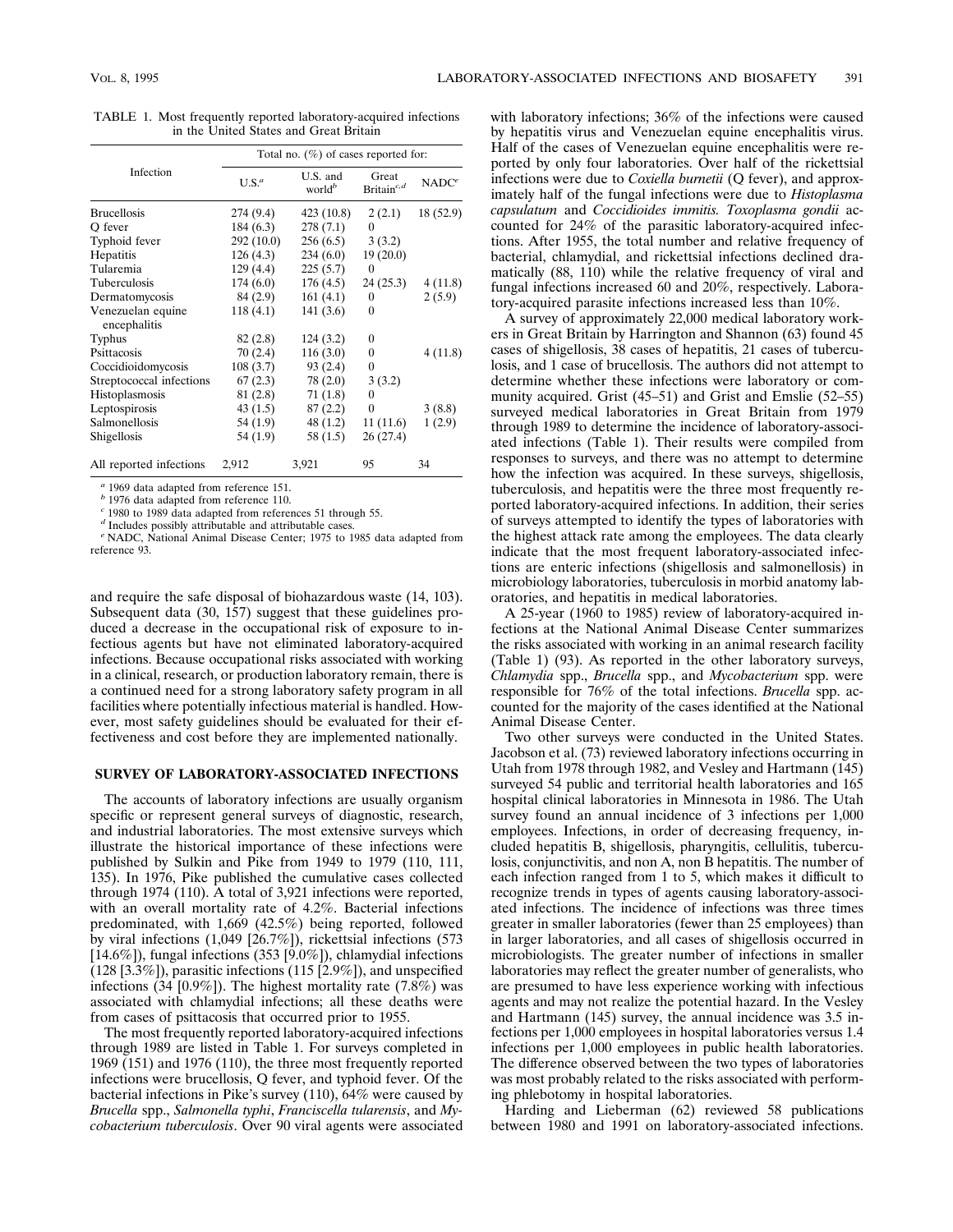Three hundred seventy-five infections or seroconversions were reported. Most of the reported bacterial infections were caused by *Salmonella typhi*, *Brucella melitensis*, and *Chlamydia* spp.; approximately three-quarters of the 119 viral infections

were caused by arboviruses and hantaviruses; and 95% of the 162 rickettsial infections were caused by *Coxiella burnetii*. Most of the 13 parasitic infections were caused by protozoans. The individual reports of laboratory infection by a specific

microbial agent are scattered throughout the medical literature of the last 100 years. Because of the paucity of current data on laboratory-acquired infections, this review relies heavily on the historical reports and the material presented in three excellent recent texts (19, 33, 142).

## **SPECIFIC LABORATORY-ASSOCIATED INFECTIONS**

## **Bacteria**

*Brucella* **spp.** Over the years, brucellosis has been the most commonly reported laboratory-associated bacterial infection; it may be caused by *B. abortus*, *B. canis*, *B. melitensis*, or *B. suis* (19, 57, 87, 93, 106, 110, 130, 142, 158). The incidence of brucellosis has fallen in countries that have attempted to eradicate the disease in cattle, but sporadic cases still occur in the general population (87). The lack of recognition of an isolate as a *Brucella* sp. by laboratory workers (4) and failure to work with *Brucella* isolates in a biological safety cabinet often result in a laboratory-acquired infection (130). *Brucella* spp. are isolated from blood, tissue, cerebrospinal fluid, semen, and urine. In the early reports, most large outbreaks occurred in research facilities, among people working with liquid cultures. Transmission often occurs via production of infectious aerosols but can also occur from direct contact. Person-to-person transmission from an infected laboratory worker to a spouse has been documented, presumably through sexual intercourse (116).

*Burkholderia* **(***Pseudomonas***)** *pseudomallei.* Cases of laboratory-associated melioidiosis have been reported sporadically since 1950 (19, 110). Of the most recent cases, one was associated with exposure to an aerosol and concomitant skin exposure (43) and one was associated with exposure to an aerosol (125). Ashdown (3) reported the serological conversion of three laboratory workers in one hospital following subclinical infections. Since the laboratory was located in an area where melioidosis was endemic, it also was proposed that the infections may have been environmentally acquired. The primary hazards for laboratory workers arise from direct contact with cultures and infectious samples and from exposure to infectious aerosols. The risk of infection is presumably greater for workers in areas where the disease is not endemic, because they lack experience working with *B. pseudomallei.*

*Chlamydia* **spp.** *Chlamydia psittaci* , *C. trachomatis*, and *C. pneumoniae* are all potential hazards for laboratory workers. In Pike's review (110), chlamydial infections were common and were associated with the highest mortality rate. Most of the reported cases were psittacosis that occurred before 1955, but sporadic laboratory infections with *C. psittaci* and *C. trachomatis* have continued to occur (7, 93, 124). To date, there are no documented cases of laboratory-acquired infections by *C. pneumoniae*, but few researchers are working with the organism.

Exposure to infectious aerosols while working with *C. psittaci*-infected birds or their tissues in animal research facilities and with blood, tissue, and sputum from infected humans poses the greatest hazard to laboratory workers. The risk from *C. trachomatis* occurs from mucous membrane exposure to

conjunctival and genital specimens and lymph node tissue from infected individuals.

*Francisella tularensis.* Tularemia was the third most common bacterial infection reported by Pike (110) in 1976, but most of the cases occurred at research laboratories where *F. tularensis* was studied. Few cases were reported from clinical laboratories. This probably reflects the overall low incidence of tularemia in the U.S. population. The greatest hazard to laboratory workers is from exposure to infectious aerosols generated from cultures. Infection also has occurred following contact of the skin and mucous membranes with infectious material.

*Leptospira* **spp.** *Leptospira* spp. are found in a variety of mammals, including livestock, dogs, wildlife, and laboratory animals, and they therefore pose a greater risk to laboratory workers in animal facilities (34, 93). Pike (110) reported 67 laboratory-associated cases of leptospirosis and 10 deaths. Infection related to occupational exposure usually is caused by accidental parenteral inoculation, direct or indirect contact with cultures or infected materials (especially urine), and animal bites (40, 142, 147).

*Mycobacterium tuberculosis.* Because the rate of new cases of tuberculosis (especially infections from multidrug-resistant strains) began to rise in 1986 (138), federal agencies have instituted regulations to prevent the transmission of tuberculosis from patients to HCW. The documentation of a case of laboratory-acquired tuberculosis is difficult because the source of the infection is often unclear, as a result of the potential for exposure outside of the workplace and the long incubation period before the development of symptomatic disease (19). The incidence of tuberculosis in laboratory personnel is estimated to be three to nine times that in individuals in other occupations (63, 115, 122). The annual incidence of tuberculosis for laboratorians employed in Utah was 0.3 infection per 1,000 persons (73). The survey of British laboratory personnel by Grist (49, 51) and Grist and Emslie (52–55) from 1979 to 1989 reported an incidence that varied from 0.035 to 0.56 infection per 1,000 persons. Overall, the incidence of tuberculosis is declining in British laboratory workers and infection now occurs primarily in personnel associated with anatomic pathology. Muller (96) reported an incidence of 26.3 infections per 1,000 persons based on a survey of 77 tuberculosis laboratories in Germany, Austria, and Switzerland. This was approximately 100 times the frequency observed in the general population.

Most cases of laboratory-acquired tuberculosis arise from processing specimens obtained from infected humans. Naturally or experimentally infected nonhuman primates and other animals also are potential sources of tuberculosis for animal handlers and animal laboratory personnel (34, 93, 142).

*M. tuberculosis* is isolated from a variety of clinical specimens including sputum, urine, tissue, stool, and other body fluids. Manipulation of specimens or cultures that generate aerosols is the most important risk factor for acquiring tuberculosis in the laboratory. Aerosolization occurs frequently during autopsies, preparation of frozen sections of infected tissue, and procedures involving liquid cultures (13, 142). Aerosols present the greatest hazard, but infection also can occur from cutaneous injuries (93, 96). The high infectivity of *M. tuberculosis* is related to the low infective dose for humans (i.e., a 50% infectious dose of  $\leq$ 10 bacilli) (119, 120).

**Stool pathogens.** Laboratory-associated cases of salmonellosis and shigellosis are well documented in all published reports and surveys (19, 53–55, 73, 93, 110, 111). The incidence of shigellosis in laboratory workers in Utah was 0.7 infection per 1,000 persons for all clinical laboratory workers and 5.4 infections per 1,000 workers for clinical microbiologists. In Great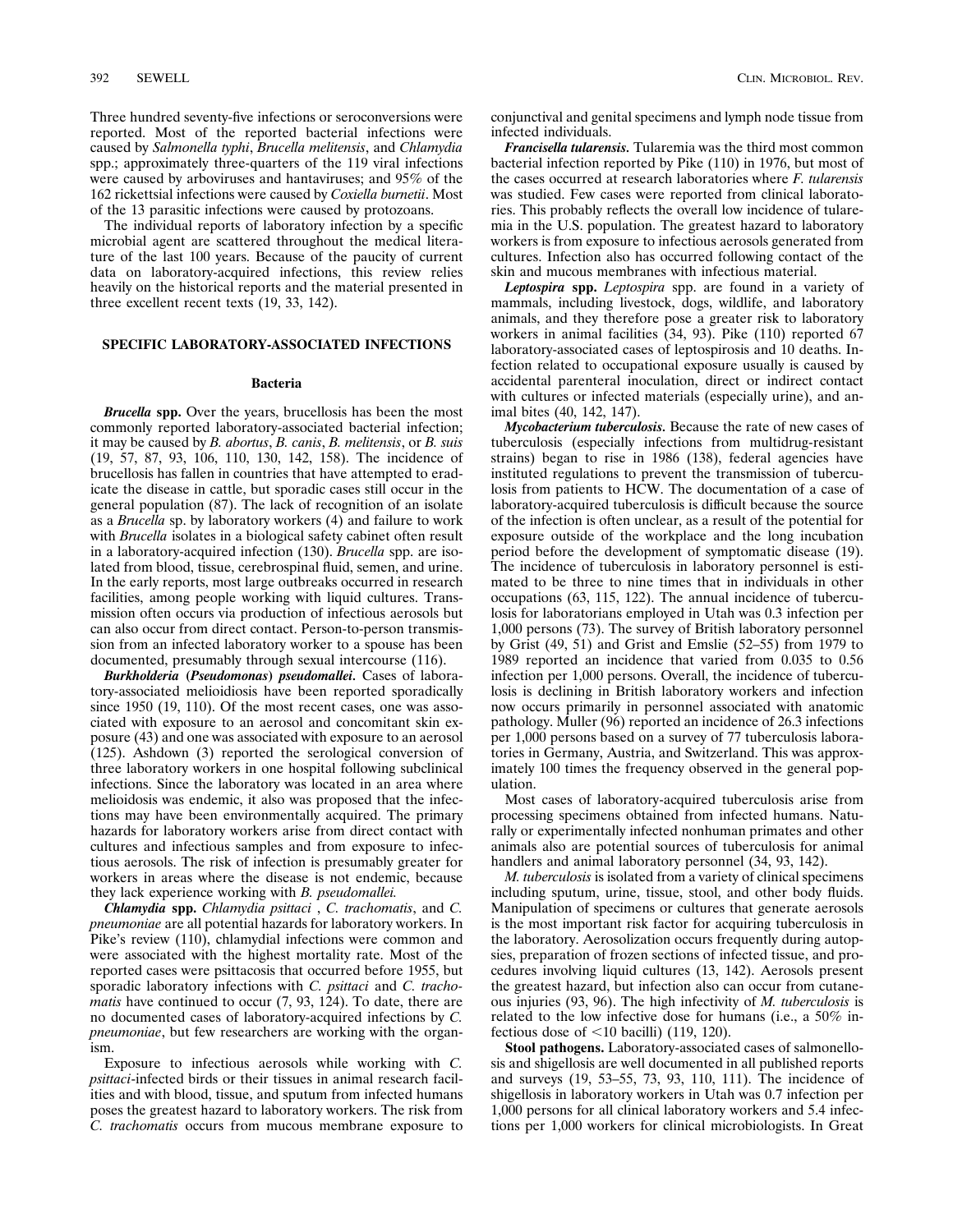Britain, the overall incidence of *Salmonella* and *Shigella* infections is 0.137 and 0.322 infection per 1,000 persons, respectively. As expected, most of the workers affected were microbiologists. The number of cases of infections with enteric pathogens is most probably grossly underreported. *Salmonella typhi* causes the most serious infections of all the enteric pathogens. Gastroenteritis due to *Vibrio* spp., *Campylobacter* spp., or *Escherichia coli* is rarely a laboratory-acquired infection.

The primary risk of infection for laboratory personnel is from the ingestion and less frequently from the parenteral inoculation of the organism or infectious material. Another problem associated with the laboratory acquisition of the agent is transmission from the infected laboratory worker to persons outside of the microbiology laboratory (9, 10). *Salmonella* spp. occur in a variety of domestic and wild animals, which therefore pose a risk to workers in research facilities. Humans appear to be the only significant reservoir for *Salmonella typhi* and *Shigella* spp., although nonhuman primates can acquire shigellosis from humans and then serve as a source of infection. *Salmonella* spp. can be isolated from feces, blood, urine, and bile (*Salmonella typhi*), while *Shigella* spp. are present primarily in feces (142). Numerous cases of laboratory-acquired salmonellosis and shigellosis have resulted from handling proficiency test strains or from working with isolates for educational purposes (9, 69, 132).

*Treponema pallidum.* Laboratory-acquired syphilis is rare in relation to the amount of diagnostic and research work that is performed with *T. pallidum*. Pike (110) listed 15 cases of infection by *T. pallidum*. For laboratory personnel, the primary risk is from direct contact with material collected from syphilitic lesions and possibly blood from an infected individual (142).

#### **Rickettsial Agents**

*Coxiella burnetii.* Q fever is a commonly reported laboratoryassociated infection and often causes multiple infections in the same laboratory (19, 34, 59, 110). Many reports originate from animal research facilities, especially facilities involved with research on sheep, which are often asymptomatic carriers of the agent, or facilities which propagate *C. burnetii*. The most likely sources of infection of laboratory workers are exposure to infectious aerosols and parenteral inoculation. *C. burnetii* is found in nearly all specimens obtained from infected humans or animals (142).

**Other rickettsial agents.** Early work with the agents of epidemic and murine typhus, scrub typhus, and Rocky Mountain spotted fever caused numerous laboratory-acquired infections and significant mortality (19, 110). In Pike's survey (110), all but 3 of the 23 fatal rickettsial infections occurred prior to 1945. Oster et al. (107) reported nine cases of Rocky Mountain spotted fever that occurred over a 6-year period (1971 to 1976). The risk for laboratory personnel is from exposure to infectious aerosols, accidental inoculation, or exposure to bites by infected ectoparasites. The most effective approach to diminishing the severity of a laboratory-acquired infection is early antibiotic treatment of a febrile illness in the employee (142).

### **Viral Agents**

**Common blood-borne viruses: hepatitis viruses and HIV.** Numerous infectious agents (other than hepatitis viruses and HIV) may cause infections in laboratory workers following exposure to contaminated blood, and they are discussed elsewhere in this manuscript. In an excellent discussion of bloodborne pathogens, Hunt (71) has categorized these agents into

TABLE 2. Occupationally acquired AIDS cases or HIV infections reported to CDC through 1992*<sup>a</sup>*

| Occupation | No. $(\%)$ of<br>occupational<br>transmissions <sup>b</sup> |
|------------|-------------------------------------------------------------|
|            | 25(24.8)                                                    |
|            | 26(25.7)                                                    |
|            | 13 (12.8)                                                   |
|            | 7(6.9)                                                      |
|            | 6(5.9)                                                      |
|            | 6(5.9)                                                      |
|            | 6(5.9)                                                      |
|            | 3(3.0)                                                      |
|            | 3(3.0)                                                      |
|            | 2(2.0)                                                      |
|            | 2(2.0)                                                      |
|            | 2(2.0)                                                      |
|            | 101                                                         |

*<sup>a</sup>* Adapted from reference 15.

*<sup>b</sup>* HCW who had documented seroconversion after occupational exposure to HIV and HCW in whom occupational transmission was possible but HIV seroconversion was not documented.

three transmission groups: (i) agents transmitted through percutaneous or mucous membrane exposure to blood, (ii) agents transmitted through blood transfusions or tattoos, and (iii) agents transmitted via highly concentrated material or infected animals. Viral agents transmitted through blood and body fluids currently cause most of the occupationally acquired infections in laboratory employees and HCW. Because the degree of risk correlates with the frequency and extent of blood or body fluid exposure, clinical laboratory workers are at high risk for occupational exposure through their daily contact with blood and blood products (60). Of the common blood-associated viruses (hepatitis B virus [HBV], hepatitis C virus [HCV], and HIV), HBV infection is the most frequent laboratoryacquired infection. In addition, individuals infected with HBV are at increased risk of infection with hepatitis D virus, which requires HBV for replication.

Of the hepatitis viruses, HBV continues to cause significant morbidity and mortality in HCW (98, 118). The incidence of HBV infections in all HCW in the United States is estimated at 3.5 to 4.6 infections per 1,000 workers, two to four times that in the general population (26, 118, 154). The risk to laboratory workers is approximately 10 times that to the general public (58, 73) and almost 3 times that to other hospital employees (26). From 1974 to 1978, HCW in Denmark contracted viral hepatitis at a rate approximately five times that of the general population (129). In Great Britain, the attack rate of hepatitis infections declined from a high of 1.61 infections per 1,000 persons in 1971 to 0 to 0.035 infection per 1,000 persons from 1986 to 1989 (45, 54, 55).

Today, the greatest concern among HCW is that of becoming infected by HIV from exposure to contaminated blood and body fluids in the workplace. While it is difficult to assess the precise risk of occupationally acquiring HIV without a longterm prospective study, a number of reports have estimated the risk. Reports of HIV-infected research personnel, clinical laboratory workers, and other HCW submitted to Centers for Disease Control and Prevention (CDC) through September 1992 indicate that laboratory workers (25%) and nurses (26%) had the greatest number of documented or possible occupational transmissions (Table 2) (15). For 1,534 HCW enrolled in a prospective study on occupational exposure to HIV, most of the exposures to blood or body fluids occurred among nurses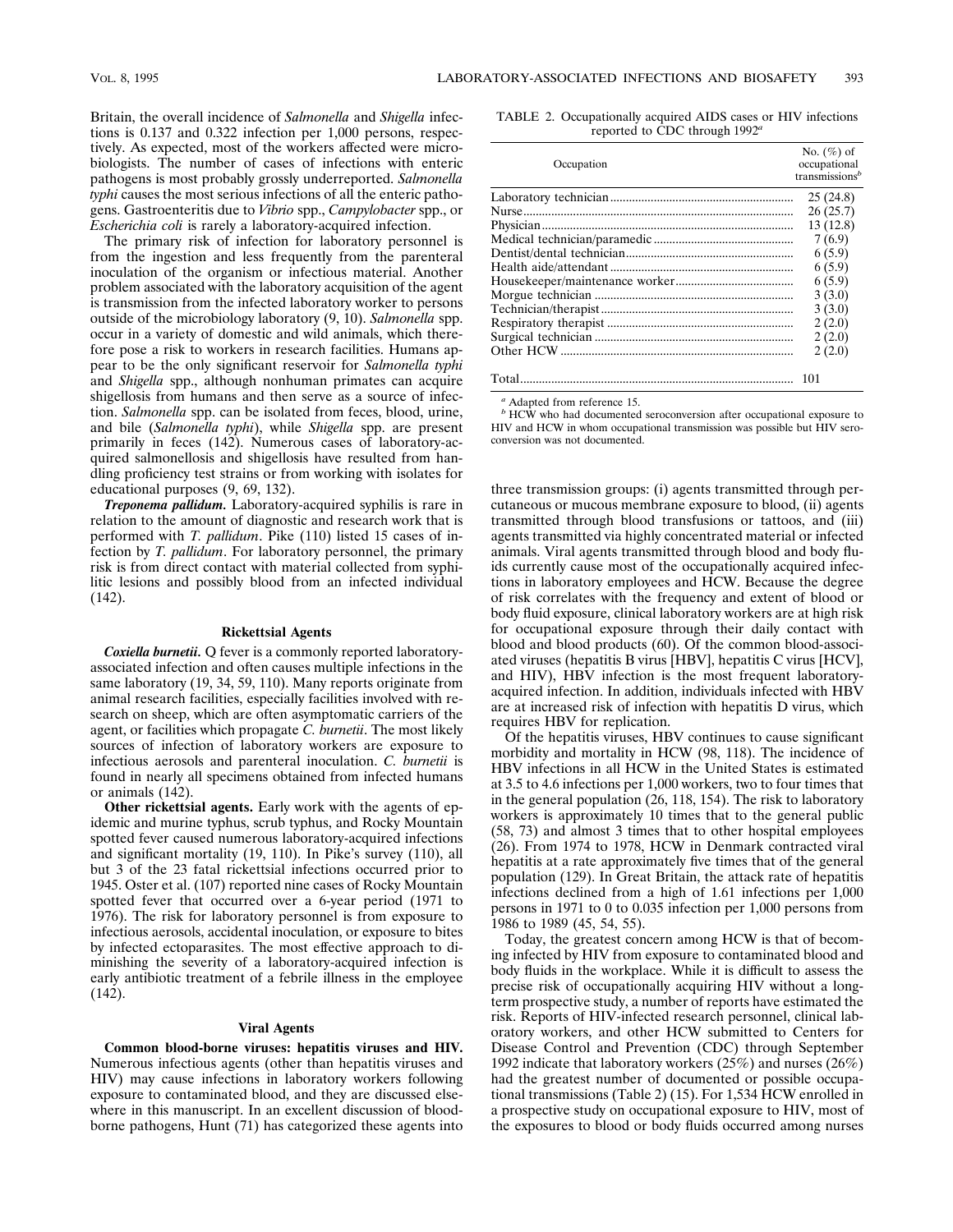(63%), laboratory workers and phlebotomists (17%), and physicians and medical students (15%) (90, 118). The most common exposure was from needlestick injuries (80%). Other exposures to blood or body fluids included cuts with sharp objects  $(8\%)$ , contamination of an open wound  $(6\%)$ , and contamination of mucous membranes. The infection rate in one report was calculated to be approximately 0.3% (3 infections per 1,000 HIV exposures), but the authors emphasized the difficulties inherent in estimating occupational risks for HIV infection (6). Hunt (71) estimated the relative risk for occupationally acquired infection after exposure to infected blood at 0.25% (2.5 infections per 1,000 HIV exposures). In 1989, the Occupational Safety and Health Administration (OSHA) estimated that the risk of seroconversion following a needlestick exposure to HIV-infected blood was between 3.5 and 4.7 infections per 1,000 exposures, with 95% upper confidence limits of 9 and 14 infections per 1,000 exposures, respectively (102). For research and production workers, the risk was estimated to be 4.8 infections per 1,000 person-years, with a 95% upper confidence limit of 24 per 1,000. Various reports have placed the rate of seroconversion following a needlestick injury at between 0 and 0.9%, with an average of 0.4%  $(36, 98)$ . This compares with a risk of 6 to 30% for acquiring HBV infection (98). In general, the risk of infection increases as follows on the basis of the type of exposure incident: contamination of intact  $s$ kin  $\lt$  mucous membranes  $\lt$  solid needle  $\lt$  hollow-core nee- $\text{dle}$  < massive parenteral exposure (98).

The occupational risk of HCV infection is unknown but is believed to be in the range of 2 to 10%. Currently, the prevalence of antibody to HCV in HCW is slightly higher than that in the general public (142).

The laboratory transmission of HIV, HBV, and presumably HCV occurs via direct contact of contaminated blood, blood products, and body fluids with nonintact skin and mucous membranes, and, most importantly, via percutaneous inoculation (needlesticks and cuts). The difference in the risk of a laboratory-associated infection by each virus is related to the concentration of virus in the blood sample. HBV can be present at concentrations of  $10^8$  to  $10^9$  infectious particles per ml, HCV can be present in the range of  $10^2$  to  $10^3$  infectious particles per ml, and HIV can be present at levels of  $10^0$  to  $10^4$ infectious particles per ml (93). It has been suggested that transmission may be related also to the freshness of the clinical specimen, the health of the exposed worker, the stage of the patient's illness, and the severity of the exposure (71, 118).

Numerous types of specimens may contain HBV, HCV, and HIV. HBV (and presumably HCV) has been recovered from blood and blood products, semen, saliva, urine, cerebrospinal fluid, and tissue. In addition to the specimens listed for HBV, HIV has been isolated from vaginal secretions, breast milk, and a variety of other body fluids.

Another route of HBV transmission involves indirect contact with contaminated items in the laboratory (e.g., bench surfaces, test tubes, and telephones), because the virus remains viable in dried blood for up to 7 days at  $25^{\circ}C$  (98, 142). Transmission of HIV via this route has not been documented, possibly because the viral inoculum in blood is lower than in HBV infection and because HIV appears less stable than HBV in the laboratory environment. Desiccation of the virus causes a rapid decline in the number of viable virions. Viability in other environments ranges from 1 to 7 days in cell-associated cultures (e.g., tissue and blood cultures), 6 days in cadavers, 15 days in cell-free medium, and extended periods at  $4^{\circ}C$  (98). HCV is not very stable to storage at room temperature (142).

**Herpesvirus simiae (B virus).** Herpesvirus simiae is common in the Old World monkeys of the *Macaca* genus and usually causes mild or inapparent infections in monkeys, however, infection of humans may result in a lethal encephalomyelitis. There have been 36 reported cases of B virus infection in humans through 1992. Thirty of these individuals suffered severe encephalomyelitis (23), and 23 of them died. The fatality rate has declined with the availability of antiviral therapy. The greatest risk of B virus infection is among monkey handlers and other persons having direct contact with macaques. Potentially, laboratory personnel may be exposed to the virus through parenteral, mucosal, or wound contact with infected rhesus monkey kidney cells or infected tissues (68, 77, 153).

**Lymphocytic choriomeningitis virus.** Lymphocytic choriomeningitis virus naturally infects rodents (e.g., mice, hamsters, and guinea pigs) and other laboratory animals, including nonhuman primates (19, 27, 75, 142). In addition, laboratoryassociated infections may arise from work with contaminated cell lines (44). Lymphocytic choriomeningitis virus is present in nearly all body fluids, secretions, blood, and tissues of infected animals. Risks to laboratory workers arise from parenteral inoculation, infectious aerosols, and contamination of skin or mucous membranes with infectious material. Most laboratoryacquired infections have occurred in research laboratories.

**Parvovirus B19.** At least nine probable laboratory-associated infections by parvovirus B19 have been documented by different laboratories (18, 128). Infected individuals were working with material containing parvovirus B19. The mode of transmission was presumed to be an infectious aerosol.

**Vesicular stomatis virus.** Laboratory-associated infections with vesicular stomatitis virus occur in humans who work with infected livestock or tissue. Pike (110) reported 40 cases. Working with laboratory-adapted strains rarely results in infections (142). Vesicular stomatitis virus is present in vesicular fluid, tissues, and blood of infected animals, and laboratory infections are caused by parenteral inoculation, exposure to an infectious aerosol, and contamination of skin and mucous membranes.

**Arboviruses, arenaviruses, and filoviruses.** As of 1991, 535 arboviruses have been registered by the American Committee on Arthropod-Borne Viruses and are assigned to biosafety level 1 to 4 (BSL-1 to BSL-4) (142). Many of these viruses, arenaviruses, and filoviruses have caused laboratory-acquired infections, often associated with significant morbidity and mortality (19, 110, 142, 156). Each virus is assigned to a BSL on the basis of its mode of transmission (aerosol versus nonaerosol), the frequency and severity of laboratory-associated infections, and the availability of a vaccine. Viruses are classified as a BSL-3 risk if the laboratory experience necessary to assess the risk is inadequate. The viruses assigned to BSL-3 category may be present in blood, urine, cerebrospinal fluid, and other exudates. Risks are from exposure to infectious aerosols, accidental inoculation, and contact with skin or mucous membranes. More-virulent agents are assigned to the BSL-4 category; these include Congo-Crimean hemorrhagic fever, Ebola, Guanarite, Jurin, Lassa, Machupo, and Marburg viruses and the viruses associated with the tick-borne encephalitis virus complex. These BSL-4 viruses are present in blood, urine, respiratory and throat secretions, semen, and tissue of humans and animals (rodents and nonhuman primates), as well as arthropods. Clinical specimens from persons suspected of being infected with one of these agents should be submitted to a BSL-4 facility.

**Hantaviruses.** Recently, in the southwestern United States, one or more newly identified hantaviruses were associated with the hantavirus pulmonary syndrome (16). Other viruses in this group include the Hantaan virus, Dobrava virus, Puumala virus, and Seoul virus, all of which cause a hemorrhagic fever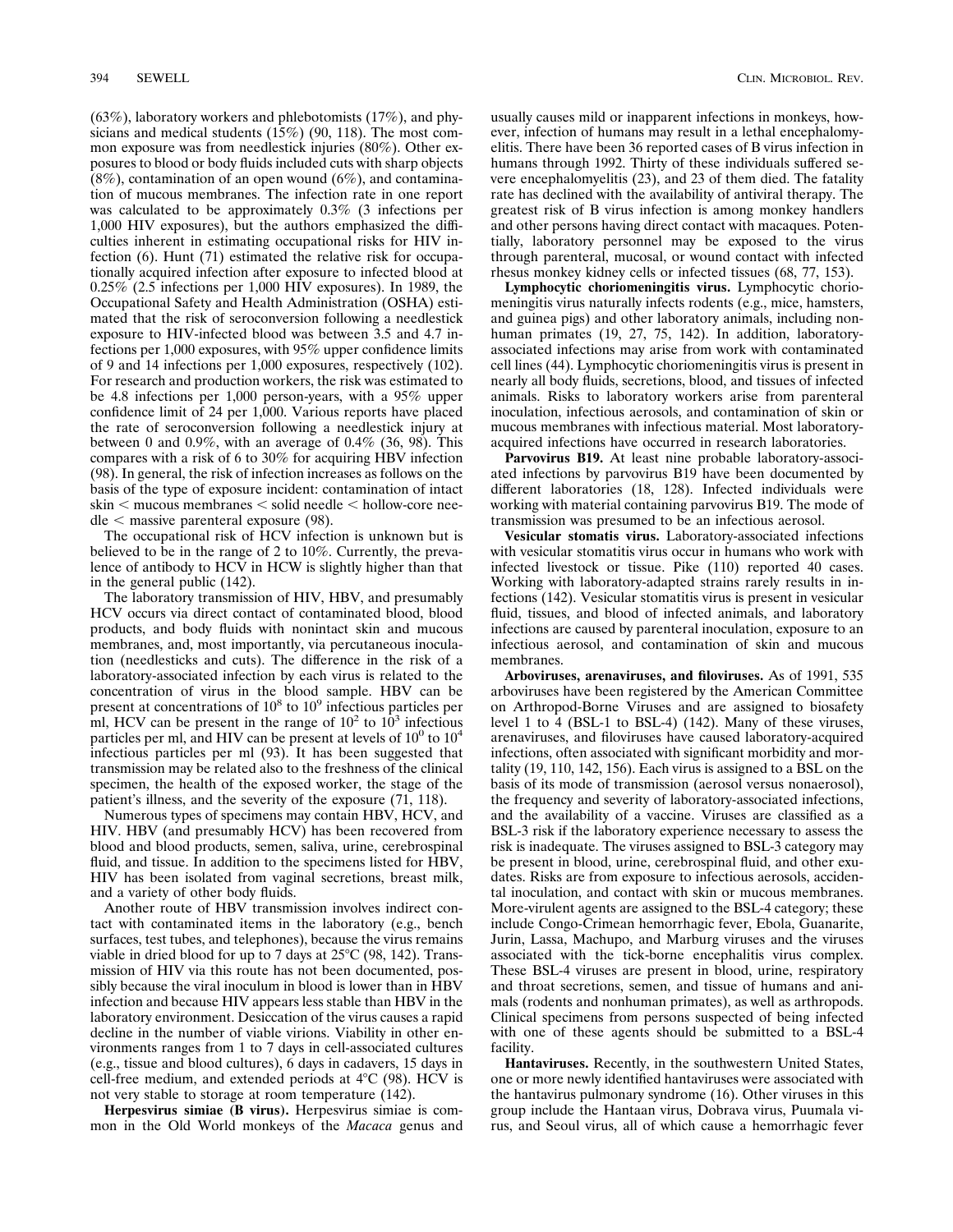with renal syndrome and are found in various parts of the world. The aerosol transmission of hantaviruses from rodents to humans is well documented (78, 141). Other routes of infection include ingestion, contact of infectious materials with mucous membranes and skin, animal bites, and working with cell cultures or infected animal tumors (16, 78, 86). To date, hantaviruses that cause hemorrhagic fever with renal syndrome or hantavirus pulmonary syndrome have not been transmitted to laboratory workers via clinical laboratory specimens, but viral RNA has been detected in blood and plasma specimens (16). At this time, BSL-2 practices are recommended for handling clinical specimens and BSL-3 practices are recommended for handling infected tissue and viral cell culture.

**Other viral agents.** Laboratory workers are exposed to a variety of other viral agents such as hepatitis A virus, hepatitis E virus, influenza virus, respiratory syncytial virus, enteroviruses, adenovirus, mumps virus, measles virus, and herpesviruses. Although small numbers of laboratory workers have been infected, these viruses do not appear to pose a significant risk for occupational acquisition of the agent (19, 142, 156). Laboratory-acquired rabies is extremely rare. Two cases occurred following exposure to infectious aerosols in a research and vaccine production laboratory (142). Immunization is recommended for all individuals working with the rabies virus, because it is a potentially fatal infection.

#### **Fungal Agents**

*Blastomyces dermatitidis.* Both laboratory-acquired cutaneous blastomycoses following accidental parenteral inoculation and pulmonary infections following presumed inhalation of conidia have been reported (5, 19, 24, 84, 142). Few cases were reported after 1980. The risk to laboratory personnel is related to accidental inoculation and infectious aerosols.

*Coccidioides immitis.* Numerous reports of laboratory-associated coccidioidomycosis are documented in the literature published prior to 1980 (19, 110, 142). Although cutaneous infections from accidental inoculation are documented, most laboratory-associated infections are caused by inhalation of the infectious arthroconidia. As with other infections that are endemic to a geographic area, it is often difficult to determine whether the infection in a laboratory worker represents an occupational or environmental exposure.

**Dermatophytes.** Most dermatophyte infections have occurred in laboratory workers who have contact with an infected animal or its bedding; they are usually not associated with handling clinical specimens (19, 34, 93, 110, 142).

*Histoplasma capsulatum.* Most laboratory-associated cases of histoplasmosis occur through inhalation of conidia produced by the mold form (19, 97, 110, 142), although cutaneous infections have occurred following accidental inoculation (139, 140). Again, this is a geographically restricted fungus, and it is difficult to confirm laboratory versus environmental acquisition.

*Sporothrix schenckii.* Most of the reported cases of laboratory-acquired sporotrichosis occurred before 1960 and involved cutaneous lesions arising from accidental injections of infectious material or contamination of the skin or mucous membranes (19, 110, 142).

**Other fungal agents.** There are no reports of laboratoryacquired infections with other fungal agents except *Cryptococcus neoformans* (41) and *Penicillium marnefii* (126).

#### **Parasitic Agents**

The increased research interest in parasitic diseases, the availability of world travel, and the susceptibility of immunocompromised patients to parasites have combined to place more persons working in research and clinical laboratories at risk for acquiring a parasitic infection. Laboratory-acquired infections with *Ascaris* spp., *Strongyloides* spp., *Enterobius* spp., hookworm, *Fasciola* spp., *Schistosoma* spp., *Entamoeba* spp., *Giardia lamblia*, coccidia, and *Cryptosporidum parvum* have been reported infrequently in clinical laboratories (8, 20, 66, 85, 85a, 110, 142, 144). In animal research facilities, *G. lamblia* and *C. parvum* infections are common, especially among persons handling the infected animal (34, 67, 112, 142). *C. parvum* is resistant to most disinfectants and can remain viable for months in a cool, moist environment (85, 85a). No laboratoryassociated infections with cestodes have been documented. The most common laboratory-acquired parasitic infections involve the protozoal agents that cause severe and potentially life-threatening disease: *Toxoplasma gondii*, *Plasmodium* spp., *Trypanosoma* spp., and *Leishmania* spp. Laboratory-acquired babesiosis has not been reported but is possible because of the high rate of parasitemia in erythrocytes  $(71, 85, 85a, 142)$ .

*Toxoplasma gondii.* Toxoplasmosis is the most common laboratory-associated parasitic infection (19, 34, 65, 66, 71, 110, 142). The majority of laboratory infections occurred in research facilities from accidental ingestion, inoculation, or contamination of a mucous membrane by organisms, but a significant number of infected individuals do not recall a laboratory accident (31, 66, 94, 108, 113). The use of live organisms in the Sabin-Feldman dye test is presumed to be a significant hazard to laboratory workers, but Parker and Holliman (108) did not detect any significant serological difference between laboratory workers in a *Toxoplasma* reference unit, laboratory workers in a microbiology laboratory, and residents in the same geographical area.

*Plasmodium* **spp.** Laboratory-acquired infections with *Plasmodium falciparum*, *Plasmodium vivax*, and *Plasmodium cynomolgi* have been reported (19, 22, 29, 65, 66, 76, 95, 110, 142, 155), as well as non-transfusion-related transmission from patients to HCW (85, 85a). The infections were caused by contact with infected blood (human or animal) or parasite culture through accidental needlestick or contamination of open wounds or were caused by an infected vector from a mosquito colony.

*Leishmania* **spp.** Laboratory-acquired infections with *Leishmania tropica*, *Leishmania donovani*, and *Leishmania braziliensis* have been reported (19, 28, 35, 65, 66, 85, 85a, 110, 121, 123, 142). The infections were acquired from infected animals or from parasite cultures, by exposure through accidental needlesticks, and by contamination of mucosal membranes and preexisting skin abrasions.

*Trypanosoma* **spp.** Over 50 cases of laboratory-associated *Trypanosoma cruzi* infections have been documented (11, 19, 65, 66, 81, 85, 85a, 142). Laboratory-associated infections with *Trypanosoma rhodensiense* and *Trypanosoma gambiense* are rarely documented (65, 114). Infections from trypanosomes are acquired by handling *Trypanosoma* cultures or blood specimens from infected humans or animals, and they also result from accidental parenteral inoculation, contamination of skin or mucous membranes, and possibly inhalation of infectious aerosols.

#### **DISEASE TRANSMISSION AND INFECTION**

The fact that laboratory workers, especially those in microbiology, are at greater risk of becoming infected than is the general population has focused attention on the factors associated with laboratory-acquired infections. These factors include the method of transmission, the development of infec-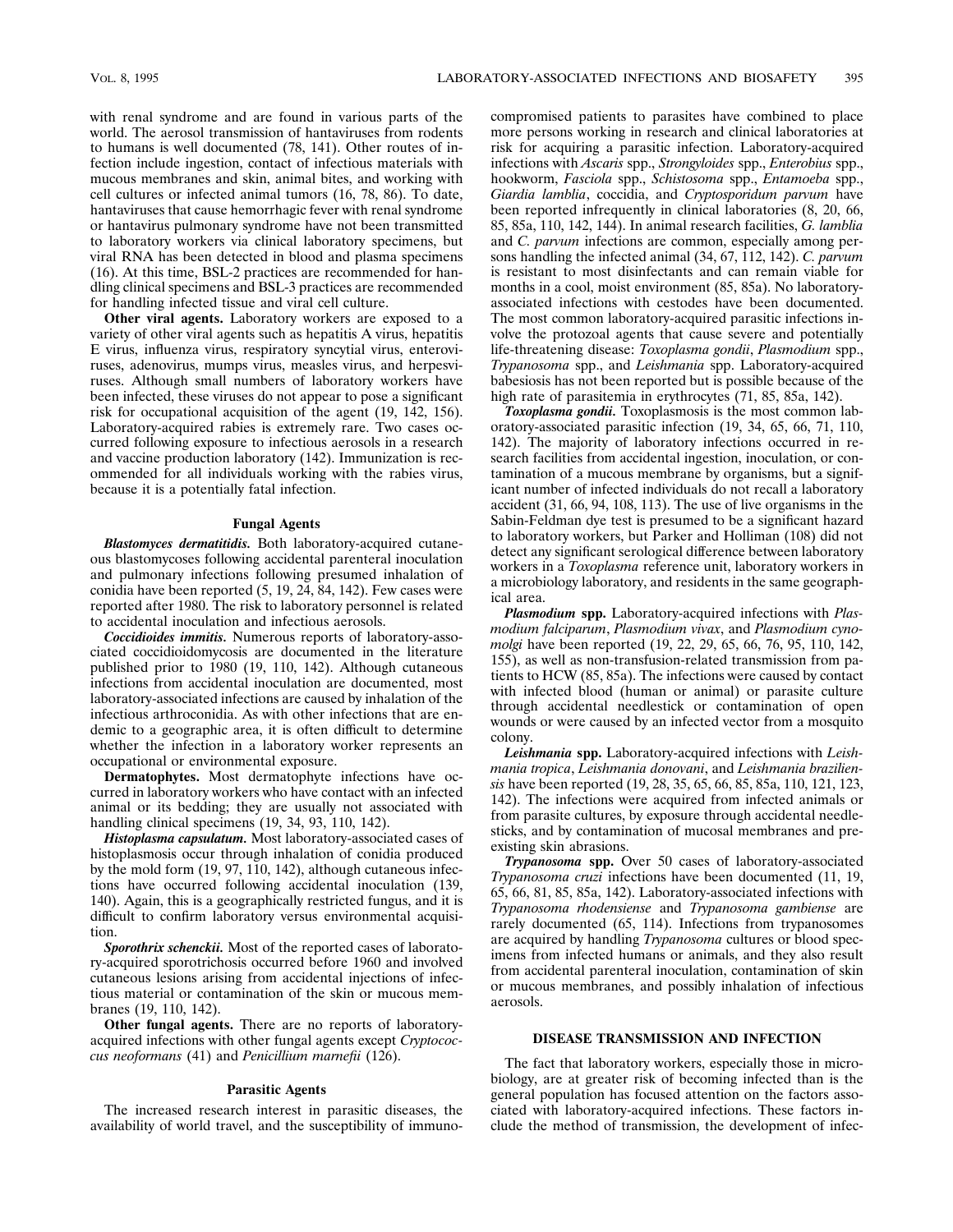TABLE 3. Routes of exposure associated with laboratory work

| Route                                         | Microbiological practice                                                                                                                                    |
|-----------------------------------------------|-------------------------------------------------------------------------------------------------------------------------------------------------------------|
| Ingestion                                     | Mouth pipetting<br>Splashes of infectious material into<br>mouth<br>Contaminated articles or fingers<br>placed in mouth<br>Consumption of food in workplace |
| Inoculation                                   | Needlestick accidents<br>Cuts from sharp objects<br>Animal and insect bites and<br>scratches                                                                |
| Contamination of skin and<br>mucous membranes | Spills or splashes into eyes, mouth,<br>nose<br>Spills or splashes on intact or<br>nonintact skin<br>Contaminated surfaces, equipment,<br>articles          |
| Inhalation                                    | Numerous procedures that<br>produce aerosols                                                                                                                |

tion in the host, the route and source of infection, and the laboratory environment (e.g., ventilation, equipment, and procedures). Early investigators recognized that some microorganisms (e.g., *Brucella* spp. and *M. tuberculosis*) cause more infections than others (e.g., *E. coli*) and that some equipment, procedures, and tasks are associated with a higher incidence of infections in laboratory workers; they therefore explored measures to prevent infections associated with specific organisms and tasks. In industry, the identification and management of potential safety problems have been approached through job safety analysis and hazard analysis critical control point approaches, which are similar to the approach currently used to monitor quality assurance in the health care setting.

#### **Routes of Exposure**

The most common routes of exposure associated with laboratory work are listed in Table 3. Ingestion of microorganisms occurs through mouth pipetting, transfer of organisms to the mouth from contaminated items such as pencils or fingers, consumption of food and drink in the laboratory, and accidental splashes that fall into the mouth. Specimen collection, specimen processing, and manipulation of cultures during routine laboratory operations frequently contaminate containers, bench tops, equipment, laboratory requisitions, and fingers from spillage of infectious material and generation of aerosols. Eating, drinking, and applying cosmetics in the laboratory pose such a hazard that these activities are universally prohibited. Food should not be brought into a laboratory or stored in refrigerators designated for the storage of clinical specimens or cultures.

The accidental parenteral inoculation of infectious material is one of the leading causes of laboratory-associated infections (19, 33, 110). Nearly all microorganisms can produce an infection following penetration of the skin by contaminated needles, scalpels, or broken glass. Laboratory workers in animal research facilities are also exposed to infection following animal or insect bites and scratches. Infections are caused by naturally occurring zoonotic pathogens (Table 4) or by the infectious agents inoculated into animals for experimental purposes. The experimental use of nonhuman primates is especially hazard-

TABLE 4. Zoonotic pathogens of laboratory animals*<sup>a</sup>*

| Animal                                                         | Pathogen                                             | Prevalence in animal                                    |
|----------------------------------------------------------------|------------------------------------------------------|---------------------------------------------------------|
| Rodents (rats, $b$<br>mice, $c$ guinea                         | Lymphocytic choriomeningitis<br>virus ${}^{b,c,d,e}$ | $Rare^{d}/low^{b,c,e}$                                  |
| pigs, $d$ ham-                                                 | Leptospira spp.b,c,d,e,f                             | $Rare^{ef}/low^{b,c,d}$                                 |
| sters, <sup><i>e</i></sup> rabbits <sup><math>f</math></sup> ) | Salmonella spp.b,c,d,e,f                             | Low <sup>b,c,d,e</sup> /moderate <sup>f</sup>           |
|                                                                | Dermatophytesb,c,d,e,f                               | Rare <sup>e</sup> /low <sup>b,c,d,f</sup>               |
|                                                                | Campylobacter spp. <sup>d,e,f</sup>                  | $\text{Rare}^f\text{/moderate}^d\text{/high}^e$         |
|                                                                | Cryptosporidium spp. <sup>c,d</sup>                  | $Low^{c,d}$                                             |
|                                                                | Giardia spp. <sup>c</sup>                            | $Low^c$                                                 |
|                                                                | Hantavirus <sup>b</sup>                              | $\text{Rare}^b$                                         |
|                                                                | Hymenolepis nana $^c$                                | $Low^c$                                                 |
| Dogs, <sup>g</sup> cats <sup>h</sup>                           | Cat scratch fever agents $^h$                        | Low <sup>h</sup>                                        |
|                                                                | Brucella spp. <sup>8</sup>                           | Low <sup>g</sup> /moderate <sup>g</sup>                 |
|                                                                | Campylobacter spp. <sup>g,h</sup>                    | Low <sup>g</sup> /moderate <sup>g,h</sup>               |
|                                                                | Salmonella spp. <sup>g,h</sup>                       | Low <sup>g</sup> /moderate <sup>h</sup>                 |
|                                                                | Giardia spp. <sup>g</sup>                            | Moderate <sup>g</sup>                                   |
|                                                                | Dermatophytes <sup>g,h</sup>                         | Low <sup><i>s</i></sup> /moderate <sup>g,<i>h</i></sup> |
|                                                                | Toxoplasma spp. <sup>h</sup>                         | Moderate <sup>h</sup> /high <sup>h</sup>                |
|                                                                | Coxiella spp. <sup>h</sup>                           | Moderate <sup>h</sup>                                   |
|                                                                | Toxocara spp. <sup>g,h</sup>                         | $Low^{g,h}$                                             |
|                                                                | Capnocytophaga spp. <sup>g</sup>                     | $Low^g$                                                 |
|                                                                | Pasteurella spp. <sup>g,h</sup>                      | Moderate <sup>g,h</sup>                                 |
|                                                                | Leptospira spp. <sup>g</sup>                         | Low <sup>g</sup>                                        |
|                                                                | Rabies virus <sup>g, h</sup>                         | Rare <sup>g,h</sup>                                     |
| Sheep, goats                                                   | Coxiella spp.                                        | Moderate                                                |
|                                                                | Orf virus                                            | Low/moderate                                            |
|                                                                | Leptospira spp.                                      | Low/moderate                                            |
|                                                                | Salmonella spp.                                      | Low/moderate                                            |
|                                                                | Cryptosporidium spp.                                 | Low                                                     |
| Nonhuman                                                       | Herpesvirus simiae                                   | Moderate/high                                           |
| primates                                                       | Hepatitis A virus                                    | Low                                                     |
|                                                                | Measles virus                                        | Moderate                                                |
|                                                                | Cytomegalovirus                                      | Low                                                     |
|                                                                | Rabies virus                                         | Low                                                     |
|                                                                | Campylobacter spp.                                   | Moderate                                                |
|                                                                | Salmonella spp.                                      | Moderate                                                |
|                                                                | <i>Shigella</i> spp.                                 | Moderate                                                |
|                                                                | M. tuberculosis                                      | $_{\text{low}}$                                         |
|                                                                | Yersinia spp.                                        | Low/moderate                                            |
|                                                                | Giardia spp.                                         | Low/moderate                                            |
|                                                                | Cryptosporidium spp.                                 | Low                                                     |
|                                                                | Dermatophytes                                        | Low                                                     |
|                                                                | Marburg, Ebola, and monkey-<br>pox virus             | Rare                                                    |
|                                                                | Simian immunodeficiency virus                        | Low                                                     |
|                                                                |                                                      |                                                         |

*<sup>a</sup>* Adapted from references 19 and 34.

*b–h* Identifies the animal associated with the pathogen and prevalence.

ous to animal handlers, because animal bites and scratches may transmit herpesvirus simiae and simian immunodeficiency virus.

The intact skin is an excellent barrier to most pathogenic microorganisms, but most skin contains small cuts and abrasions that serve as portals of entry for organisms picked up from contaminated objects or from accidental spills and splashes. The mucous membranes of the eyes, mouth, and nasal cavity are especially vulnerable to splashes, sprays, handto-eye, hand-to-nose, and hand-to-mouth transmissions.

Numerous procedures in the laboratory generate aerosols that cause infection when inhaled (Table 5) (19, 39, 79, 133). Depending on their size, droplets will either settle out of the air quickly ( $>0.1$  mm in diameter) or evaporate in 0.4 s ( $< 0.05$ ) mm in diameter) (19). The microorganisms in these latter droplets (droplet nuclei) will remain suspended and move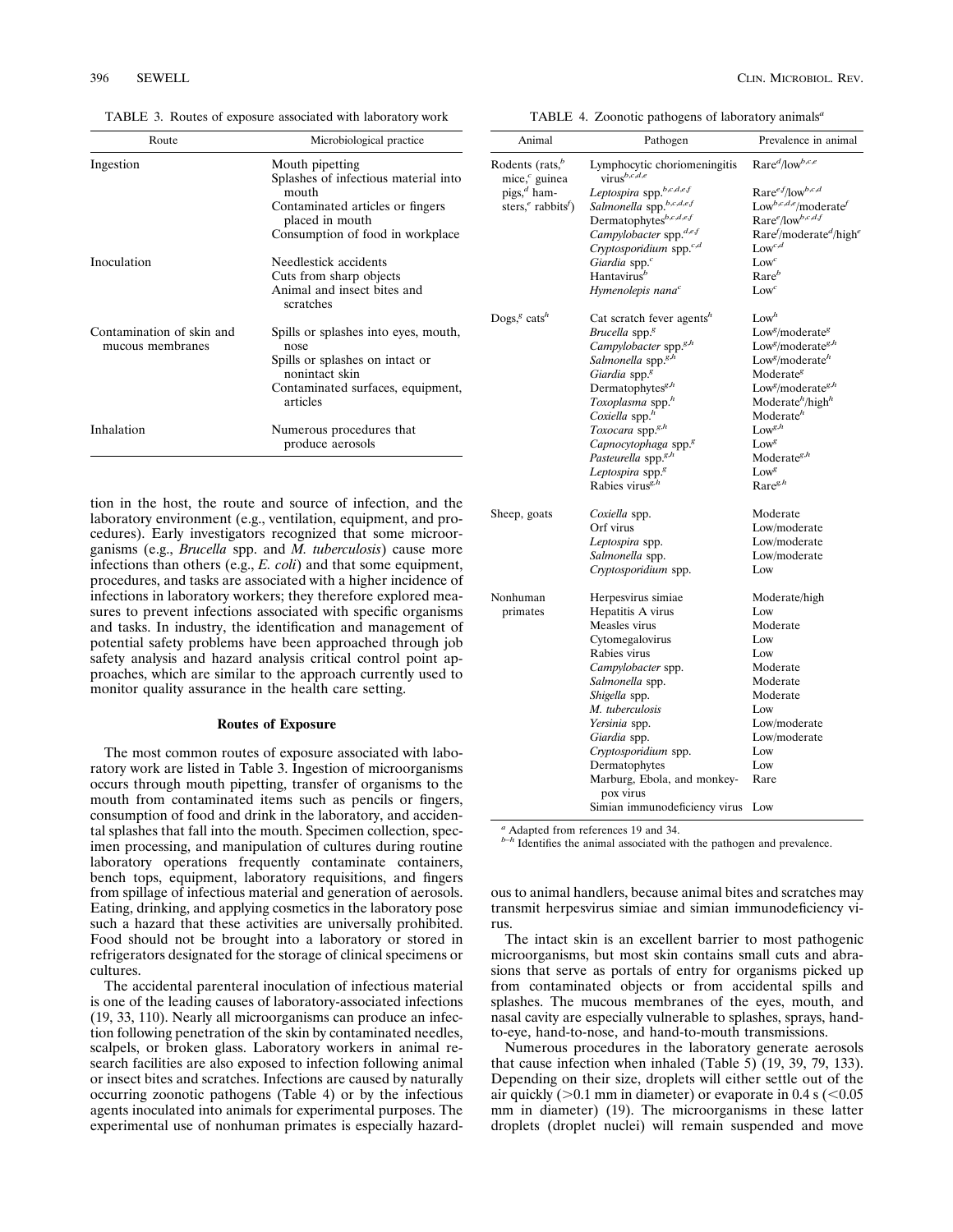| Laboratory activity                 | Microbiological practice                                                                                                                                                                                                                                         |
|-------------------------------------|------------------------------------------------------------------------------------------------------------------------------------------------------------------------------------------------------------------------------------------------------------------|
| Inoculating-loop<br>manipulation    | Subculturing and streaking culture<br>"Cooling" a loop in culture media<br>Flaming a loop                                                                                                                                                                        |
| Pipette                             | Mixing microbial suspensions<br>Pipette spills on hard surfaces                                                                                                                                                                                                  |
| Needle and syringe.<br>manipulation | Expelling air<br>Withdrawing needle from stopper<br>Injecting animals<br>Spray created when needle separates from<br>syringe                                                                                                                                     |
| Others                              | Centrifugation<br>Using blenders, shakers, sonicators, and<br>mixing instruments<br>Pouring or decanting fluids<br>Opening culture containers<br>Spillage of infectious material<br>Lyophilization and filtration under vacuum<br>Egg inoculation and harvesting |

TABLE 5. Laboratory activities that generate aerosols

around rooms and buildings on air currents. Other materials that act as droplet nuclei include lyopholized cultures, dried material on benches and stoppers, and bacterial and fungal spores. Droplet nuclei of  $\leq$ 5  $\mu$ m in diameter are able to reach the alveoli of the lung, while particles of  $>5 \mu m$  in diameter are trapped on the mucous membranes of the airways (39, 64).

Aerosols can be removed from a room within 30 to 60 min with a ventilation system that produces an air exchange rate of 6 to 12 changes per hour (39). The major outbreaks of laboratory-acquired infections presumed to be caused by infectious aerosols have been associated with *Brucella* spp., *Coxiella burnetii* (Q fever), *Chlamydia psittaci* (psittacosis), and *M. tuberculosis*. Most organisms designated for handling in BSL-3 and BSL-4 exhibit the potential for respiratory transmission via aerosols.

#### **Sources of Laboratory-Associated Infections**

Pike (110) tabulated the most common sources of infections from published literature and survey data through 1976. Of the 3,921 laboratory infections reported, 59% occurred in research laboratories, compared with 17% in diagnostic laboratories. At that time, approximately 70% of laboratory infections resulted from work with the infectious agents (21%) or animals (17%), exposure to infectious aerosols (13%), and accidents (18%). Less frequent sources of infection included clinical specimens  $(7\%)$ , autopsies  $(2\%)$ , and contaminated glassware  $(1\%)$ . The source of the laboratory-associated infection was not apparent in 20% of the cases. It is reasonable to assume that many of these laboratory-acquired infections of unknown origin were caused by exposure to an infectious aerosol.

Laboratory accidents were the second greatest source of infections; nearly 70% were associated with needlesticks (25%), splashes or spills (27%), and cuts from sharp objects (16%) (Table 6). At the time of Pike's survey, 13.1% of accidents were still attributable to mouth pipetting. The National Animal Disease Center reported similar sources of infections, but in that study the total number of laboratory-associated infections was much smaller and the source was not apparent in 73.5% of the infections. Because the spectrum of natural zoonotic pathogens in laboratory animals is large (Table 4),

TABLE 6. Types of accidents associated with laboratory-acquired infections*<sup>a</sup>*

| Accident                            | No. $(\%)$ of infections<br>reported by: |          |  |
|-------------------------------------|------------------------------------------|----------|--|
|                                     | $Pike^{a}$                               | $NADC^b$ |  |
| Splashes and sprays                 | 188 (26.7)                               | 2(5.9)   |  |
| <b>Needlesticks</b>                 | 177(25.2)                                | 3(8.8)   |  |
| Sharp objects                       | 112(15.9)                                | 2(5.9)   |  |
| Animal or ectoparasite bite/scratch | 95 (13.5)                                | 2(5.9)   |  |
| Mouth pipetting                     | 92(13.1)                                 |          |  |
| Other, unknown                      | 39(5.5)                                  | 25(73.5) |  |
| Total                               | 703                                      | 34       |  |

*<sup>a</sup>* Adapted from reference 110.

*<sup>b</sup>* NADC, National Animal Disease Center; adapted from reference 93.

researchers who work with animals are at greater risk for acquiring an infection (19, 93, 110).

Proficiency test samples, stock cultures, and quality control samples are not usually identified in the published tables as a source of infections (9, 19, 52, 55, 69, 73). However, this material has been identified as a common source of infection over the years, especially infections associated with the handling of *Salmonella* and *Shigella* spp. All stock cultures should be labeled by the user as to the appropriate BSL risk category, so that laboratory personnel who handle the organisms will use the appropriate containment practices.

#### **BIOSAFETY IN THE MICROBIOLOGY LABORATORY**

The most hazardous agent in the laboratory is a microorganism that is frequently associated with laboratory infections, can be transmitted by a variety of routes (especially by aerosols), and produces a fatal infection with a low infectious dose. As the trend toward decentralization of the laboratory continues, the laboratory work performed in clinics, offices, and at the bedside by less experienced personnel will expose more people to potentially infectious biological specimens. In the last decade, the number of guidelines and regulations that affect the safe operation of clinical, research, and industrial laboratories where infectious agents are handled has increased dramatically. These guidelines and regulations affect all aspects of the laboratory operation from the licensure of clinical laboratories to work with various infectious agents, packaging and shipment of infectious material, disposal of biohazardous waste, and prevention of employee exposure to blood-borne pathogens (92).

The federal agencies that regulate safety-related issues in microbiology laboratories are the OSHA, the National Institute for Occupational Safety and Health (the research arm of OSHA), and the Environmental Protection Agency. Compliance with the standards produced by these agencies is mandatory, and failure to comply results in fines and other penalties. The standards with the greatest impact on microbiology laboratories and health care facilities are the blood-borne pathogens standard (103), the policy on exposure to tuberculosis (104, 105), and the handling of biohazardous waste (143). In addition to the federal agencies, states and local jurisdictions often regulate exposure to infectious agents, licensure of laboratories, and disposal of biohazardous material.

Other agencies and associations that set standards that pertain to safety in the workplace include the Joint Commission on Accreditation of Healthcare Organizations, the College of American Pathologists, the National Committee on Clinical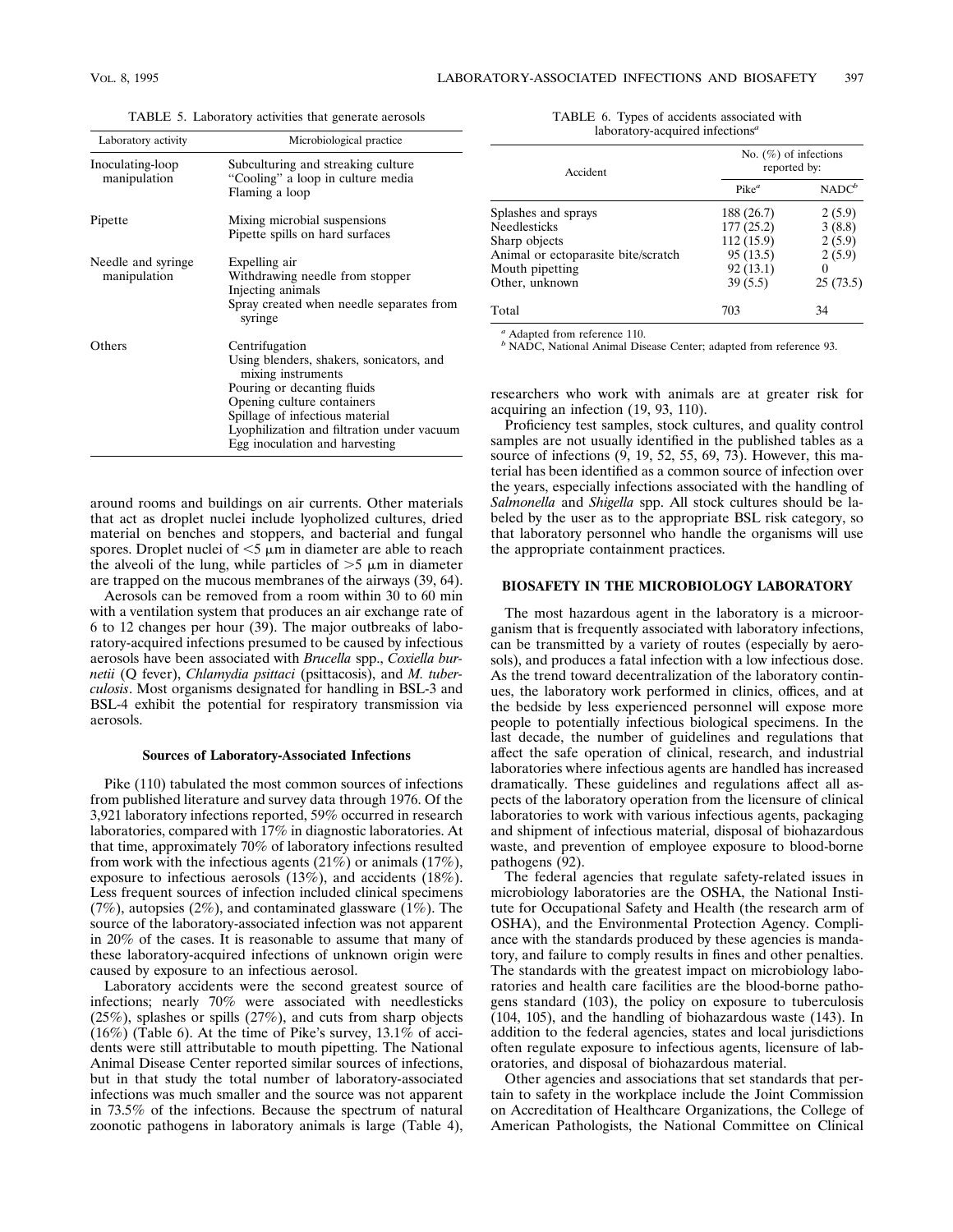Laboratory Standards, CDC, and the National Institutes of Health (NIH). Although the recommendations proposed by these groups are not mandated by law, they do represent a consensus of opinions by peers and therefore define a ''standard of practice'' that laboratories should follow. Current information on the effectiveness of universal precautions for reducing risk suggests that adherence to the guidelines promulgated by the various regulatory agencies decreases the risk of occupational exposure to infectious agents and therefore contributes to a safer work environment (30, 142, 157). Additional studies are needed to evaluate the effectiveness of other safety measures implemented or mandated in the laboratory.

With the implementation of the OSHA regulations, the facility administration is responsible for the development and institution of safety procedures and employee training programs that minimize the occupational risk from a laboratoryassociated infection on the basis of present or anticipated infectious hazards. The strategy for minimizing the occupational exposure of laboratory workers, other facility employees, and the surrounding environment to infectious agents is based on the concept of microorganism containment, which includes physical factors (e.g., facility design and safety equipment), standard microbiological practices, and administrative controls (33, 37, 39, 100, 142). The microorganisms encountered and procedures performed in laboratories are stratified by risk into BSL-1 to BSL-4. Each increasing BSL number implies increased occupational risk from exposure to an agent or performance of a procedure and therefore is associated with more stringent control and containment practices. Primary containment provides physical separation of the infectious agent from the laboratory worker. Primary barriers include strict adherence to microbiological practices and techniques and use of safety equipment such as biological safety cabinets (BSCs), safety centrifuge containers, and personal protective equipment (PPE) (e.g., gloves, masks, face shields and glasses, coats, and gowns). Secondary containment refers to the facility design and acts as a secondary barrier to protect all workers within the facility and to protect the outside environment.

Each facility should have a safety manual that is understood by the employees and an educated safety officer who is knowledgeable about the risks associated with different work practices. Management must provide a safe work environment, promote safety awareness through training programs, and demand adherence to safety procedures. Ultimately, the prevention of infection in the laboratory and the health care facility requires that management ensure that the occupational risks and consequences of infection are understood by all employees, that proven safety and microbiological practices are consistently observed by all workers, and that the employees use common sense when working with infectious material or infected patients on a daily basis.

#### **Personal Risk Factors**

Risk factors related to the individual employee must be considered when developing an overall safety program. These risk variables are of two general types: factors related to the immunocompetency of the individual, and factors related to behavior patterns and attitudes of employees, especially perceptions of safety and risk.

Employees with reduced immunocompetence are at increased risk of infection. The decreased immunocompetence may be hereditary, from the presence of disease (neoplastic or infectious), or from immunosuppressive therapy. Other factors that seem to decrease host resistance to infectious agents include age, race, sex, pregnancy, surgery (e.g., splenectomy or

gastrectomy), diabetes, and lupus erythematosis. Prophylactic immunizations should be required for all at-risk laboratory workers when the benefits of vaccination outweigh the risks (e.g., hepatitis B, yellow fever, rabies, and poliomyelitis) (19, 98, 100, 103, 142). The vaccine administered to a worker or the refusal of vaccination by the employee should be documented. OSHA requires that employers provide HBV vaccination to all employees who are at risk for occupational exposure to bloodborne pathogens. A complete list of available vaccines and recommendations for vaccination is available (19, 136).

A safety program also provides medical surveillance to laboratory employees for infections that may result from exposure to agents encountered in the performance of routine duties (e.g., HIV and HBV serological tests, tuberculosis skin testing) and when early diagnosis reduces the risk of serious consequences of the infection (e.g., rickettsial infections) (142). Usually, the facility provides these services through an employee health service or contract with an outside organization.

The behavior patterns and attitudes of individuals toward safety programs influence their involvement in laboratory accidents that put themselves and fellow workers at risk (62, 109). Characteristics of persons who have few accidents include adherence to safety regulations, a respect for infectious agents, ''defensive'' work habits, and the ability to recognize a potentially hazardous situation. In contrast, persons involved in laboratory accidents tend to have low opinions of safety programs, to take excessive risks, to work too fast, and to be less aware of the infectious risks of the agents they are handling. Also, men and younger employees (17 to 24 years old) are involved in more accidents than women and older employees (45 to 64 years old). Gershon and Zirkin (38) provide an excellent discussion of the need to address behavioral factors in the development of an effective safety program. OSHA requires that all occupational injuries, illnesses, and incidents of potential exposure be recorded and reported (103). Any fatality or injury that hospitalizes five or more employees must be reported to OSHA within 48 h. Most safety programs require that all potential exposures or accidents be reported to the supervisor, who in turn reports to the appropriate individual in the organization. Personnel who display risk-prone behavior or are pregnant, immunocompromised, or immunosuppressed should be restricted from performing work with highly infectious microorganisms and, in some situations, be restricted to a low-risk laboratory.

## **Risk Assessment and Management**

The quantitation of the occupational risk associated with working with an infectious agent or performing a specific task is difficult, because these data are not collected and analyzed in a consistent manner. Therefore, each task, procedure, or activity performed in the laboratory must be analyzed for its potential risk to the employee who performs the task. The job safety analysis or hazard analysis critical control point approach to risk assessment involves identifying the task, describing the individual steps of the task, assessing the potential hazards of each step, and implementing safety solutions for each hazard (72, 117, 131). Risk assessment should not focus on specific infectious agents but on developed standard practices for handling infectious material that will prevent the transmission of all pathogens.

Occupational risk assessment criteria are influenced by the type of manipulations or activities performed with the agent, the experience of the laboratory worker, and the infectious agent. The risk associated with the performance of procedures by the worker is related to the frequency of infection associ-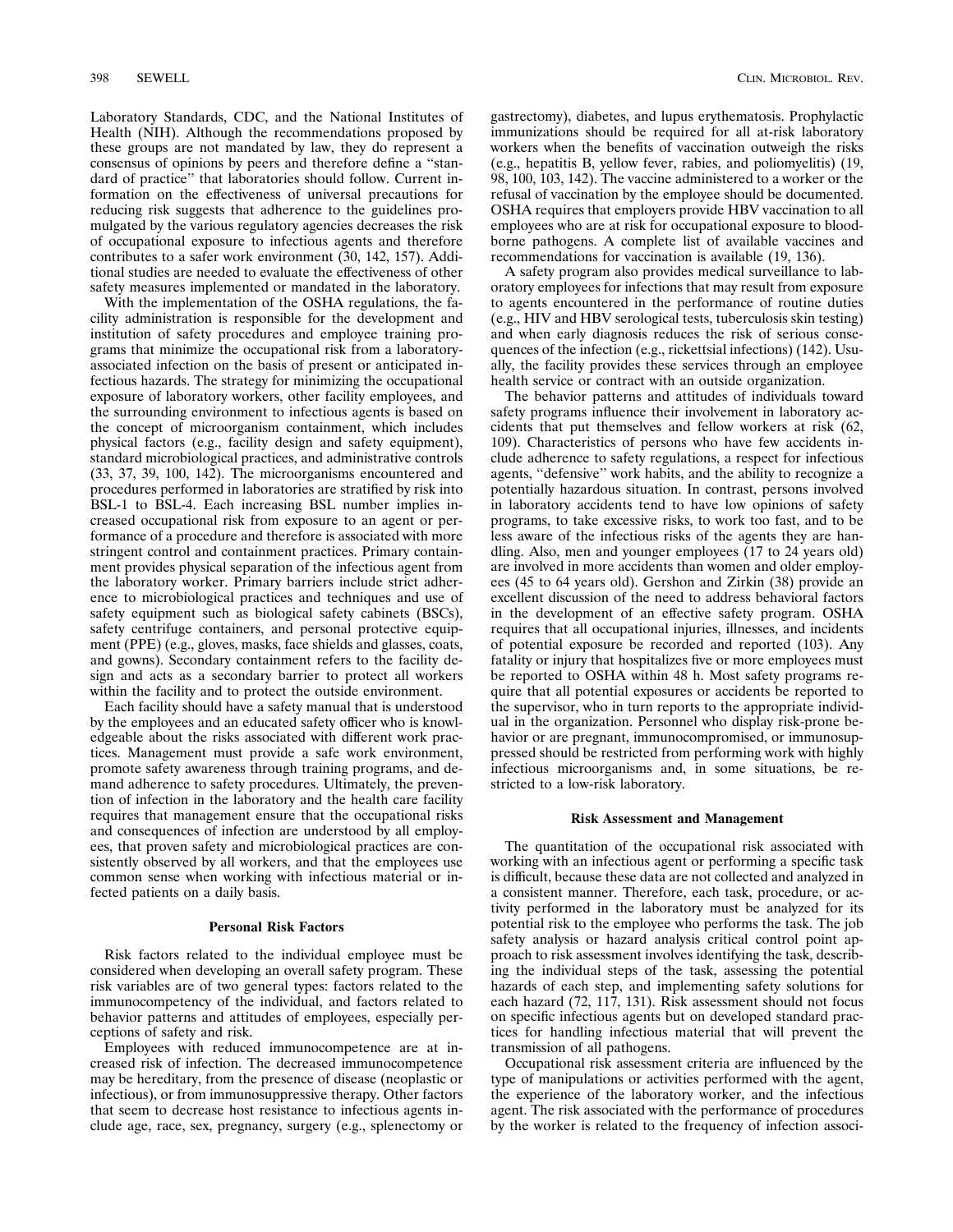TABLE 7. Infectious dose of specific agents for humans*<sup>a</sup>*

| Agent or disease                        | Inoculation route | $Dose^b$         |
|-----------------------------------------|-------------------|------------------|
| Anthrax                                 | Inhalation        | $\geq 1,300$     |
| Campylobacter jejuni                    | Ingestion         | $10^2 - 10^6$    |
| Entamoeba histolytica                   | Ingestion         | $10-100$ cysts   |
| Escherichia coli                        | Ingestion         | 10 <sup>8</sup>  |
| Giardia lamblia                         | Ingestion         | $10-100$ cysts   |
| Measles                                 | Intranasal spray  | 0.2 <sup>c</sup> |
| Plasmodium vivax                        | Intravenous       | 10               |
| O fever                                 | Inhalation        | 10               |
| Scrub typhus                            | Intradermal       | $\mathcal{F}$    |
| Shigella flexneri                       | Ingestion         | 180              |
| Shigellosis                             | Ingestion         | $10^{9}$         |
| Syphilis                                | Intradermal       | 57               |
| <b>Tuberculosis</b>                     | Inhalation        | $<$ 10           |
| Tularemia                               | Inhalation        | 10               |
| Salmonella spp.                         | Ingestion         | $10^{5}$         |
| Venezuelan equine<br>encephalitis virus | Subcutaneous      | 1 <sup>d</sup>   |
| Vibrio cholerae                         | Ingestion         | $10^{8}$         |

*<sup>a</sup>* Adapted from references 88, 119, 120, 149, and 150.

*b* Number of microorganisms that cause disease in 25 to 50% of volunteers.

*<sup>c</sup>* Median cell culture infectious dose.

*<sup>d</sup>* Animal infectious unit.

ated with a specific procedure (e.g., aerosol-generating activities) and with the type of laboratory (e.g., clinical, research, or industrial) where the procedures are performed. The risk of exposure tends to be greater in facilities (usually research or industrial) that handle large, highly concentrated quantities of infectious material.

The host susceptibility varies with immune status, age, pregnancy, race, and sex. The occupational risk to the individual can be decreased through provision of safety equipment, vaccination, availability of effective antimicrobial therapy, training in the handling of infectious material, and restriction of duties for highly susceptible individuals.

The most important determinant in risk assessment is the pathogenicity of the microorganism. The infectious agent is assigned to a specific risk class (BSL) by assessing its virulence (history of laboratory-acquired infections and incidence in the community), the consequence of infection (associated morbidity and mortality), its epidemic potential, the dose required to initiate infection (infectious dose), the route of infection or mode of transmission in both the laboratory and the community setting, the host spectrum including animal reservoirs and vectors, and the viability of the infectious agent in the laboratory environment. The most frequently reported laboratoryacquired infections prior to 1989 are listed in Table 1, the infectious dose for a limited number of pathogens is shown in Table 7, and the route of infection for some microorganisms is shown in Table 8. Additional information is available in the designated references.

Management of the risk associated with working with infectious agents is accomplished by administrative efforts, implementation of standard microbiological practices and safety equipment, engineering and facility design, and employee health programs (118). The facility administration has a legal responsibility to provide a safe work site for its employees by establishing a comprehensive safety program consisting of written policies, record keeping of exposures and infections, and employee training that provides laboratory workers with an understanding of the proper safety and infection control practices. The standard microbiological practices and safety equipment required by a laboratory are described in the guidelines

| TABLE 8. Route of laboratory-associated infection |  |
|---------------------------------------------------|--|
| with microorganisms <sup>a</sup>                  |  |

|                                            | Route of infection                        |                    |                |                   |
|--------------------------------------------|-------------------------------------------|--------------------|----------------|-------------------|
| Organism                                   | Nonintact<br>skin or<br>mucosa<br>contact | Inhala-<br>tion    | Inges-<br>tion | Animal<br>contact |
| Bacteria                                   |                                           |                    |                |                   |
| <b>Bacillus</b> anthracis                  | Х                                         | X                  |                | Х                 |
| Bordetella pertussis                       | X                                         | X                  |                |                   |
| Borrelia spp.                              | X                                         |                    |                | X                 |
| Brucella spp.                              | X                                         | X                  |                | X                 |
| Campylobacter spp.                         | X                                         |                    | X              | X                 |
| Chlamydia spp.                             | X                                         | X                  |                |                   |
| Coxiella burnetii                          | X                                         | X                  |                | Х                 |
| Francisella tularensis                     | X                                         | X                  | X              | X                 |
| Leptospira spp.                            | X                                         | X                  | X              |                   |
| Mycobacterium tuberculosis                 | X                                         | X                  |                |                   |
| Burkholderia (Pseudomonas)<br>pseudomallei |                                           | X                  |                |                   |
| Rickettsia spp.                            | Х                                         | X                  |                | Х                 |
| Salmonella typhi                           | X                                         |                    | Х              |                   |
| Other Salmonella spp.                      | Х                                         |                    | X              | X                 |
| Treponema pallidum                         | X                                         | X                  |                |                   |
| Vibrio cholerae                            | X                                         |                    | X              |                   |
| Other Vibrio spp.                          | X                                         |                    | X              | X                 |
| Yersinia pestis                            | X                                         | X                  | X              | X                 |
| Fungi                                      |                                           |                    |                |                   |
| Blastomyces dermatitidis                   | X                                         | $\cdot$            |                |                   |
| Coccidioides immitis                       | X                                         | X                  |                |                   |
| Cryptococcus neoformans                    | X                                         | $\overline{\cdot}$ |                | X                 |
| Histoplasma capsulatum                     | X                                         | X                  |                |                   |
| Sporothrix schenckii<br>Dermatophytes      | X                                         |                    |                | X<br>X            |
| Viruses                                    |                                           |                    |                |                   |
| Hantavirus                                 | X                                         | X                  | X              | X                 |
| Hepatitis viruses (HBV, HCV)               | Х                                         |                    |                |                   |
| Herpes simplex virus                       | X                                         |                    |                |                   |
| Herpesvirus simiae                         | X                                         |                    |                | X                 |
| <b>HIV</b>                                 | X                                         |                    |                |                   |
| Lassa virus                                | X                                         | X                  | Х              | X                 |
| Lymphocytic choriomeningitis<br>virus      | X                                         | X                  | X              | X                 |
| Marburg and Ebola viruses                  | X                                         |                    |                | X                 |
| Parvovirus                                 | X                                         | X<br>X             |                | X                 |
| Rabies virus                               | X                                         | X                  |                | X                 |
| Venezuelan equine encephalitis<br>virus    |                                           |                    |                |                   |
| Vesicular stomatitis virus                 | X                                         | X                  |                | X                 |
| Parasites                                  |                                           |                    |                |                   |
| Leishmania spp.                            | Х                                         |                    |                | X                 |
| Plasmodium spp.                            | Х                                         |                    |                | X                 |
| Toxoplasma gondii                          | X                                         |                    | Х              |                   |
| Trypanosoma spp.                           | X                                         | X                  |                |                   |

*<sup>a</sup>* Adapted from references 56, 142, and 152.

established by CDC and NIH (33, 142). The design of a laboratory should protect the laboratory worker, the other individuals in the facility, and the external environment from an accidental release of microorganisms (21, 142). The barriers required to ensure protection depend on the potential hazard associated with working with a particular microorganism. In general, laboratories should be easily cleaned and should contain hand-washing sinks, an autoclave or other decontamination equipment, bench tops that are impervious to liquids and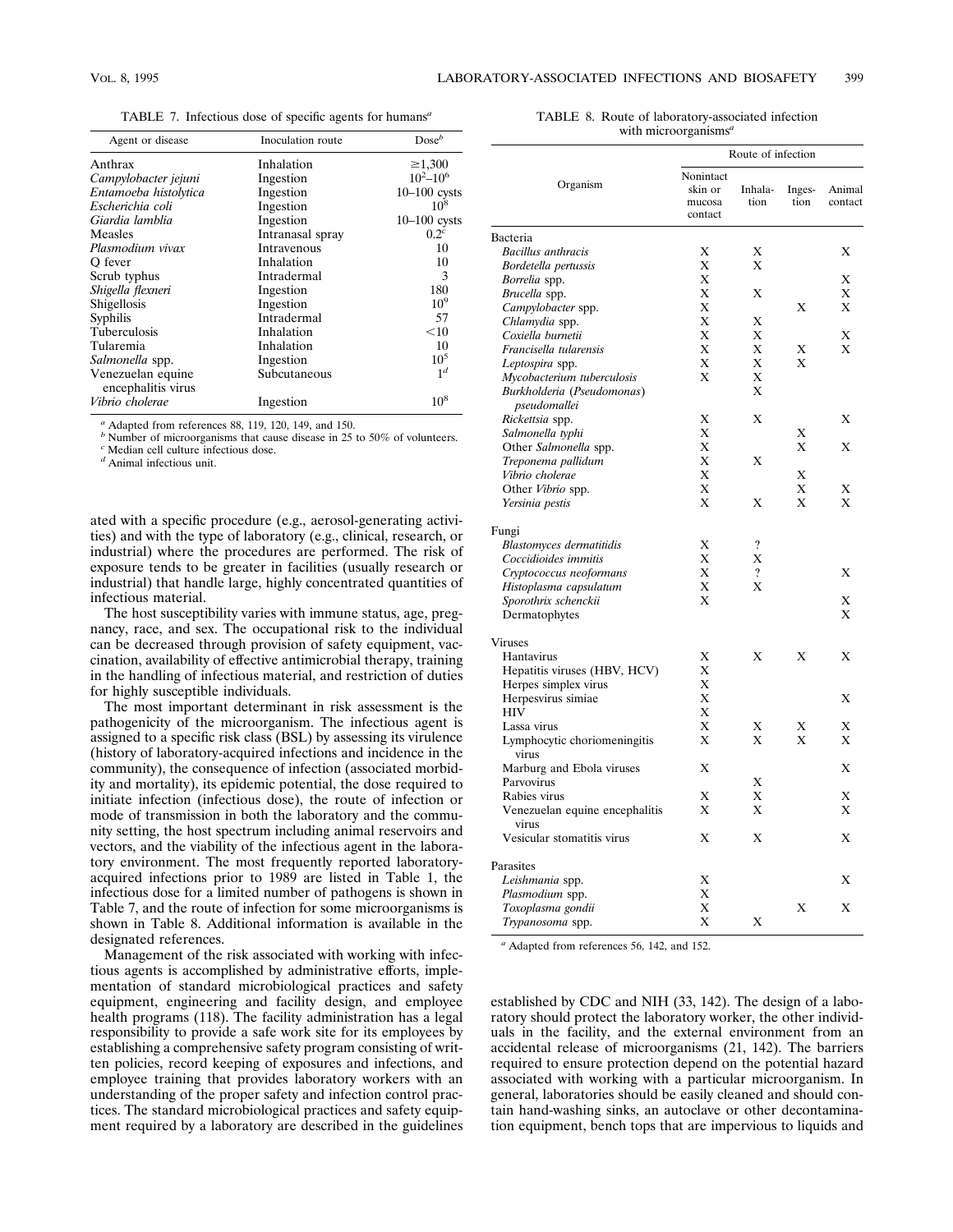| <b>BSL</b> | Practices and techniques                                                                                                    | Safety equipment                                                                                                            | Facilities                                                            |
|------------|-----------------------------------------------------------------------------------------------------------------------------|-----------------------------------------------------------------------------------------------------------------------------|-----------------------------------------------------------------------|
|            | Standard microbiological practices                                                                                          | None                                                                                                                        | <b>Basic</b>                                                          |
|            | BSL-1 plus biohazard warning signs,<br>limited access, "sharps"<br>precautions, and decontamination<br>of identified wastes | Class I or II BSC and PPEs                                                                                                  | <b>Basic</b>                                                          |
|            | BSL-2 plus controlled access,<br>decontamination of all waste,<br>protective clothing, and a baseline<br>serum specimen     | BSC or other containment device<br>used for all manipulations of<br>infectious agents; all necessary<br><b>PPEs</b>         | BSL-2 plus negative air flow, double<br>doors, air exhaust to outside |
|            | BSL-3 plus decontamination of all<br>waste on exit, change to<br>protective clothing before<br>entering, and shower on exit | Class III BSC or other BSC in<br>combination with a full-body,<br>air-supplied positive-pressure<br>suit for all procedures | BSL-3 plus separate building or<br>dedicated systems                  |

TABLE 9. Summary of recommended BSLs for infectious agents*<sup>a</sup>*

*<sup>a</sup>* Adapted from reference 142.

resistant to chemicals, and eyewash stations. Access is limited to authorized personnel only. As the risk for aerosol transmission increases, the laboratory ventilation system should produce a negative pressure with respect to outside corridors (i.e., air flows from corridors into the laboratory), should have approximately 10 to 15 air changes per hour, and should be exhausted to the outside (118).

All microbiology laboratories should contain a BSC. BSCs are the single most useful piece of equipment for the prevention of laboratory-acquired infections (148). The types of BSCs and their use have been described elsewhere (19, 82, 83, 89, 118, 142). In brief, a BSC protects the laboratory worker and the external environment from the infectious agent. To effectively use a BSC as a containment device, the worker must understand the principle of operation and limitations of the BSC.

All laboratory workers should have a preemployment medical examination that identifies prior exposure of the individual to infectious agents (e.g., *M. tuberculosis*) and underlying conditions (e.g., immunosuppression) that require special employment placement. The recommendation that the facility collect and store a baseline serum sample from all at-risk employees is not consistently followed in many laboratories (118).

#### **Biosafety Principles and Practices**

**Biosafety levels.** The four levels of biosafety for working with infectious agents and experimental animals are described in the CDC-NIH guidelines (142). Each BSL consists of combinations of equipment, procedures and techniques, and laboratory design that are appropriate for the type of laboratory (e.g., clinical, research, or industrial) and infectious agent handled. A concise summary of the recommended BSLs is presented in Table 9.

BSL-1 is recommended for teaching activities with agents that are not associated with infections. BSL-2 practices are used in clinical laboratories that manipulate agents that are not transmitted via aerosols (e.g., HBV, HIV, enteric pathogens, and staphylococci). BSL-3 is recommended when working with agents that are highly infectious and are transmitted via aerosols (e.g., *M. tuberculosis*, *Brucella* spp., and *Coccidioides immitis*) and for large-scale work with BSL-2 agents. BSL-4 practices are required when working with unusual agents that cause life-threatening infections. BSL-4 is available only in a limited number of facilities. A more detailed discussion of the BSLs can be found in other publications (33, 37, 142).

**Microbiological procedures and techniques.** Awareness of the risk of occupational exposure to infectious agents in laboratories and the common routes of infection (e.g., inhalation, ingestion, mucous membrane contact, direct inoculation, and contact with animals and insect vectors) has led to the development, modification, and use of equipment and procedures that minimize the risk associated with working with infectious microorganisms (32).

Exposure to blood-borne pathogens is a common microbiological hazard facing workers in all areas of the clinical laboratory. The use of a syringe and needle is the most hazardous laboratory procedure (100). Infections associated with needles and syringes occur through three routes: (i) inhalation of aerosols, (ii) contamination of fingers and the environment, and (iii) direct inoculation (19). Aerosols are generated when the user adjusts the volume in the syringe by expelling the contents into the air, when the needle is withdrawn from a rubber stopper, and when the needle separates from the syringe under pressure. The environment or operator's fingers can be contaminated from leaking syringes or from the injection site on animals inoculated with infectious agents. Many of these hazards are avoided by covering the needle and rubber stopper with a disinfectant-soaked pledget and cleansing the inoculation site, which reduces contamination of the injection site by 70% (82). Needle-locking syringes eliminate the accidental separation of the needle under pressure. Direct inoculation of the worker from an accidental needlestick is a leading cause of infections by the blood-borne pathogens. The use of needleless systems in hospitals for drawing blood samples and the mandatory disposal of needles and syringes in labeled, leak- and puncture-resistant containers have decreased the number of needlestick exposures of HCW.

Numerous laboratory procedures and equipment are considered a potential aerosol source (Table 5) (17). The use of a microbiologist's loop is a common source of aerosol generation and subsequent contamination of laboratory surfaces. Procedures that generate aerosols and contaminate surfaces include the spontaneous discharge of liquid from a loop, the streaking of media (particularly media with a rough surface), spreading material on a microscopic slide, ''cooling'' a loop in culture media, and heating a loop in an open flame. Alternative procedures to decrease this risk include the use of well-formed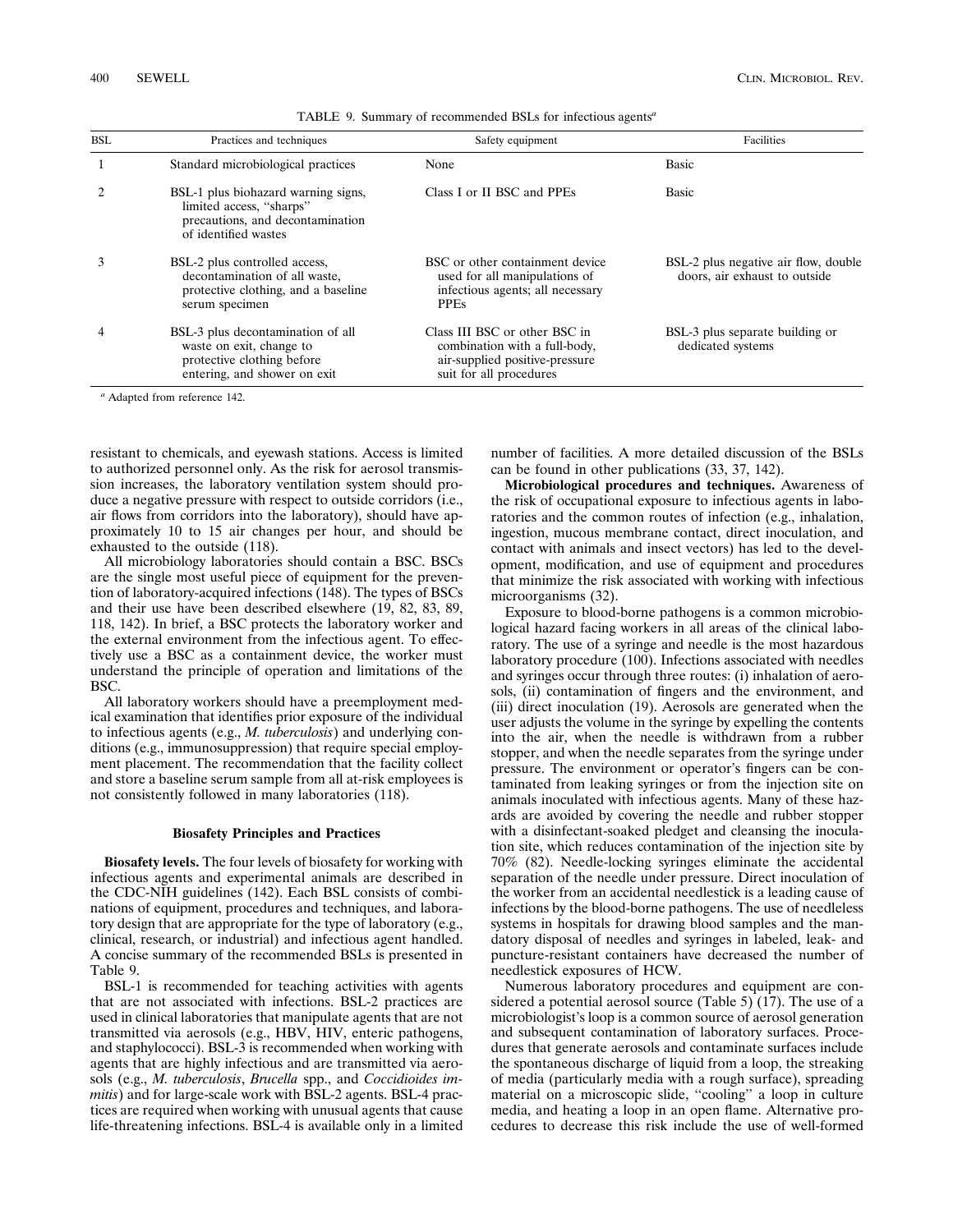loops on a short shaft, disposable plastic loops, glass spreaders, and electric incinerators and the use of a BSC when working with hazardous organisms.

Pipetting is another time-honored laboratory technique that is a potential hazard (19, 61). The risks associated with pipetting include ingestion via mouth pipetting, inhalation via aerosols produced by mixing a microbial suspension or spilling drops on hard surfaces, contamination of bench tops and fingers, and injuries from broken glass pipettes. These risks are diminished by using disposable plastic pipettes; banning mouth pipetting, ''blowing'' out the last drop, and mixing with a pipette (use a tube mixer); and working over a disinfectantwetted mat. Numerous micro- and macropipetting devices are available from commercial sources and should be required in the laboratory.

Centrifuge accidents cause relatively few laboratory-associated infections, but a single incident often exposes a large number of individuals (19, 82). Unrecognized releases of aerosols during centrifugation may be responsible for laboratoryacquired infections without an identifiable source. The usual cause of a release of microorganisms by a standard laboratory centrifuge is a broken or leaking centrifuge tube. This type of accident is prevented by using nonflawed centrifuge tubes, by ensuring proper use of the centrifuge (e.g., balanced tubes), and by enclosing the centrifuge tube in a safety cup which contains the aerosol when a tube breaks. The centrifuge safety cup must be opened in a BSC after centrifugation. Placing a bench top centrifuge in a BSC is not recommended, because the air turbulence within the cabinet allows aerosols to escape into the room (19).

The use of blenders, homogenizers, shakers, sonicators, and mixers also generates infectious aerosols and contaminates the environment. Infectious material should be manipulated in a BSC. An alternative method for clinical and research laboratories is the use of an instrument that compresses material inside a sealed plastic bag (19).

Additional hazardous procedures are routinely performed in the microbiological laboratory. If a film of liquid exists between two surfaces that are separated (e.g., when removing a petri plate cover or test tube cap), an aerosol results. Liquids hitting a hard surface (breakage or spillage) create large aerosols and contaminate of the environment. Opening lyopholized cultures aerosolizes the dried material. Laboratory request forms and specimen containers are often contaminated with blood or other potentially infectious material (19). Blood and clinical material spread over a microscopic slide may be a potential biohazard. Two studies have documented that *M. tuberculosis* survives in heat-fixed sputum smears but is killed during the staining procedure (2, 127). However, the actual risk of handling microscopic slides containing blood or other material has not been documented. Most of these hazards are minimized by enclosing the opening of the container with a disinfectantsoaked pledget or placing containers in a BSC before opening them. The other problems can be avoided through training, experience, and common sense.

**Personal protective equipment and procedures.** The basic approach to the management of risk associated with bloodborne pathogens and other infectious agents is to practice universal precautions, which presuppose that all blood, body fluids, and other specimens collected from patients are potentially infectious and are handled by using appropriate personal protective equipment (PPE) and techniques designed to minimize exposure of the HCW. The laboratory is required by OSHA regulations (103) to provide PPE for its employees. PPE generally includes gowns, laboratory coats, disposable gloves, face shields and goggles, splatter shields, and masks and

respirators. In a laboratory where specimens are handled and tested, many of the tubes, containers, and equipment are contaminated (19, 118). In one study, 6% of the serum or plasma specimens received by the laboratory were HBV contaminated and 3% were HIV contaminated (141).

Protective gloves must be worn whenever a laboratory worker may have contact with blood, other potentially infectious material, or potentially contaminated surfaces and equipment. These activities include phlebotomy and the direct testing of clinical specimens. Gloves are changed when torn, punctured, or visibly soiled. Hands should be washed after removal of the gloves. Gloves are the most important protective barrier, because contamination of the hands is a frequent cause of exposure to HIV, HBV, and other pathogens (118).

Eye and mouth protection is used when there is a potential for accidental splashes and sprays from manipulation of infectious material during specimen collection or processing. The protective devices include goggles, face shields, and masks, and they should be used when injecting infectious material through a rubber septum or inoculating animals with a syringe and needle. These types of procedures should be performed behind a barrier protective shield whenever possible.

Protective clothing such as laboratory coats, gowns, and aprons that are impervious to liquids must be worn to protect the laboratory worker's skin from contamination by infectious material (74). Ideally, the clothing should reduce the penetration of blood and body fluids and cover the area from the hand to the elbow, which is most often contaminated. The garment should provide a snug fit around the wrists. Most conventional laboratory coats provide minimal fluid barrier protection and coverage for the wrists and forearms.

Respiratory protection must be used in areas where there is aerosol risk for infection by a highly infectious agent such as *M. tuberculosis*. Controversial OSHA regulations mandate that high-efficiency particulate respirators are required for HCW (including phlebotomists) entering the rooms of patients with tuberculosis (1, 101). In the laboratory, the use of these respirators is not normally required (39). However, the worker must use a high-efficiency particulate mask when aerosols may be generated.

**Spills and disposal of biohazardous materials.** Each laboratory must develop and implement a plan to handle accidental spills of infectious material or releases of infectious microorganisms into the laboratory or facility environment. The details of the management of the accident will depend on the infectious agent, the quantity of the spill, and whether an aerosol was generated. Minor spills or accidents can be handled immediately by cleaning up with a suitable disinfectant, while massive spills or aerosols may require disconnection of the ventilation system and decontamination of the entire room or laboratory. In general, tuberculocidal disinfectants are suitable for the decontamination of equipment, laboratory surfaces, and minor spills. Guidelines and protocols for handling accidents and spills, lists of effective disinfectants, and other safetyrelated information are available in a number of references (19, 25, 33, 91, 98, 100, 134, 146).

Laboratories also must have a comprehensive plan for waste management and disposal (19, 33, 42, 91, 98, 99, 134). Wastes that require special attention include microbiology infectious wastes, pathology laboratory waste, blood and blood products, and sharps (e.g., needles). The waste management plan identifies potentially infectious material and provides guidelines for the proper handling, transportation, storage, and disposal of the waste. Infectious material should be separated from other waste at the point or source of origin by being placed into leakproof red bags or bags with a universal biohazard symbol.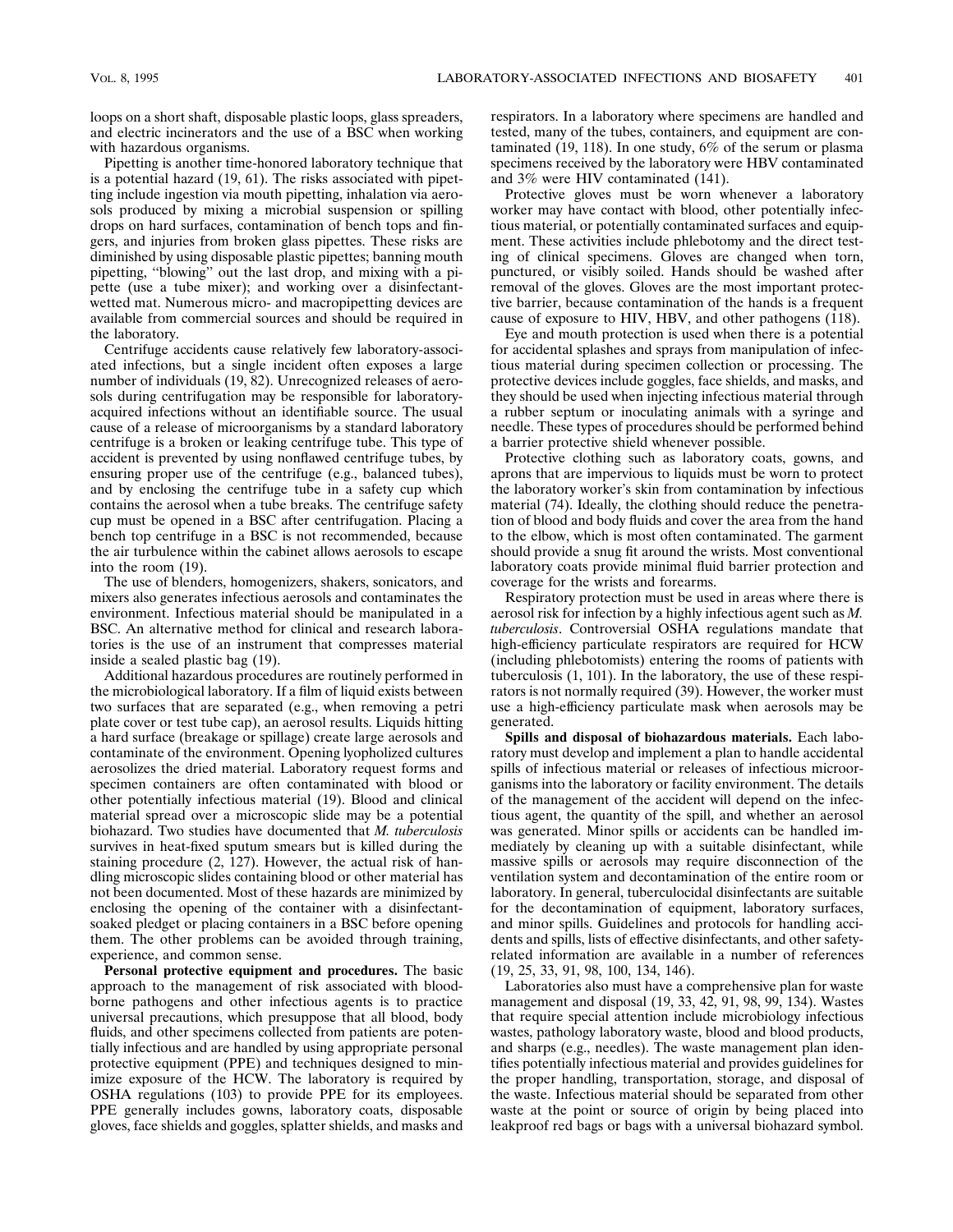Sharps must be stored in leakproof, puncture-resistant containers. The infectious waste should be autoclaved prior to disposal in a landfill or should be incinerated. Blood, serum, urine, feces, and other patient secretions and excretions may be carefully poured into a sanitary sewer. The laboratory worker should have appropriate PPE, because this disposal method creates a splash and aerosol hazard. Alternative methods of sterilization include chemical treatments (e.g., hypochlorite, chorine dioxide, peracetic acid), microwaves, dry heat, radiowaves, and infrared radiation.

## **MANAGEMENT OF LABORATORY ACCIDENTS**

The most prudent approach to the management of laboratory accidents and exposures to infectious agents is a safety plan that identifies potential hazards (risk assessment) and minimizes or controls the potential for exposure or accident (39). The management of an exposure to an infectious agent is based on the particular microorganism and an assessment of the potential risk of infection (98). All accidents and potential exposures are reported immediately to the appropriate individuals in the organization, usually the supervisor and safety officer. Follow-up to the incident should include immediate medical care directed toward removal of the infectious material and institution of first aid; accident investigation (identification of the source patient and risk factors in the case of blood-borne pathogens); confidential medical consultation with the employee to answer his or her questions regarding risk of infection, need of prophylaxis, potential transmission to family members, and future treatment and surveillance; and corrective action to prevent future accidents or exposures. Following exposure to a blood-borne pathogen (hepatitis viruses or HIV), the action plan is dependent on determination of the infection status of the source patient. The management of accidents and exposures should be explained in the employee health manual and should cover anticipated exposures based on the prevalence of infectious diseases in the patient population being served and the types of organisms used in research or industrial projects.

#### **REFERENCES**

- 1. **Adal, K. A., A. M. Anglim, C. L. Palumbo, M. G. Titus, B. J. Coyner, and B. M. Farr.** 1994. The use of high-efficiency particulate air-filter respirators to protect hospital workers from tuberculosis. N. Engl. J. Med. **331:**169–173.
- 2. **Allen, B. W.** 1981. Survival of tubercle bacilli in heat-fixed sputum smears. J. Clin. Pathol. **34:**719–722.
- 3. **Ashdown, L. R.** 1992. Melioidosis and safety in the clinical laboratory. J. Hosp. Infect. **21:**301–306.
- 4. **Batchelor, B. I., R. J. Bindle, G. F. Gilks, and J. B. Selkon.** 1992. Biochemical mis-identification of *Brucella melitensis* and subsequent laboratoryacquired infections. J. Hosp. Infect. **22:**159–162.
- 5. **Baum, G. L., and P. I. Lerner.** 1971. Primary pulmonary blastomycosis: a laboratory-acquired infection. Ann. Intern. Med. **73:**263–265.
- 6. **Beekman, S. E., B. J. Fahey, J. L. Gerberding, and D. K. Henderson.** 1990. Risky business: using necessarily imprecise casualty counts to estimate occupational risks for HIV-1 infection. Infect. Control Hosp. Epidemiol. **11:**371–379.
- 7. **Bernstein, D. I., T. Hubbard, W. M. Wenman, B. L. Johnson, Jr., K. K. Holmes, H. Liebhaber, J. Schachter, R. Barnes, and M. A. Lovett.** 1984. Mediastinal and supraclavicular lymphadenitis and pneumonitis due to Chlamydia trachomatis serovars L<sub>1</sub> and L<sub>2</sub>. N. Engl. J. Med. 311:1543-1546.
- 8. **Blagburn, B. L., and W. L. Current.** 1983. Accidental infection of a laboratory worker with human *Cryptosporidium*. J. Infect. Dis. **148:**772–773. 9. **Blazer, M. J., and R. A. Feldman.** 1980. Acquisition of typhoid fever from
- proficiency-testing specimens. N. Engl. J. Med. **303:**1481. 10. **Blazer, M. J., and J. P. Lofgren.** 1981. Fatal salmonellosis originating in a
- clinical microbiology laboratory. J. Clin. Microbiol. **13:**855–858.
- 11. **Brenner, Z.** 1987. Laboratory-acquired Chagas disease: comment. Trans. R. Soc. Trop. Med. Hyg. **81:**527.
- 12. **Center for Disease Control.** 1971. Laboratory safety at the Center for Disease Control. DHEW publication no. (HSM) 72-8118. Public Health Service, U.S. Department of Health, Education, and Welfare, Atlanta.
- 14. **Centers for Disease Control.** 1987. Recommendations for prevention of HIV transmission in health care settings. Morbid. Mortal. Weekly Rep. **36**(Suppl. 2)**:**3S–18S.
- 15. **Centers for Disease Control.** 1992. Surveillance for occupationally acquired HIV infection—United States, 1981–1992. Morbid. Mortal. Weekly Rep. **41:**823–825.
- 16. **Centers for Disease Control and Prevention.** 1994. Laboratory management of agents associated with hantavirus pulmonary syndrome: interim biosafety guidelines. Morbid. Mortal. Weekly Rep. **43**(no. RR-7)**:**1–7.
- 17. **Chatigny, M. A., W. E. Barkley, and W. A. Vogl.** 1974. Aerosol biohazard in microbiological laboratories and how it is affected by air conditioning systems. ASHRAE Trans. **80:**463–469.
- 18. **Cohen, B. J., A. M. Courouce, T. F. Schwarz, K. Okochi, and G. J. Kurzman.** 1988. Laboratory infection with parvovirus B19. J. Clin. Pathol. **41:** 1027–1028.
- 19. **Collins, C. H.** 1993. Laboratory-acquired infections: history, incidence, causes, and prevention, 3rd ed. Butterworth-Heinemann Ltd., Oxford.
- 20. **Cook, E. B. M.** 1961. Safety in the public health laboratory. Publ. Health Rep. **76:**51.
- 21. **Crane, J. T., and J. Y. Richard.** 1995. Design of biomedical laboratory facilities, p. 171–201. *In* D. O. Fleming, J. H. Richardson, J. I. Tulis, and D. Vesley (ed.), Laboratory safety: principles and practices, 2nd ed. American Society for Microbiology, Washington, D.C.
- 22. **Cross, H. H., M.-Y. Hsu-Kuo, and J. C. Lien.** 1973. Accidental human infection with *Plasmodium cynomolgi bastianelli*. Southeast. Asian J. Trop. Med. Public Health **4:**481–483.
- 23. **Davenport, D. S., D. R. Johnson, G. P. Holmes, D. A. Jewett, S. C. Ross, and J. K. Hilliard.** 1994. Diagnosis and management of human B virus (herpesvirus simiae) infections in Michigan. Clin. Infect. Dis. **19:**33–41.
- 24. **Denton, J. F., A. F. DeSalvo, and M. L. Hirsch.** 1967. Laboratory-acquired North American blastomycosis. JAMA **199:**935–936.
- 25. **Denys, G. A.** 1992. Infectious waste management, p. 493–504. *In* J. Lederberg (ed.), Encyclopedia of microbiology, vol. 2. Academic Press, Inc., San Diego, Calif.
- 26. **Dienstag, J. L., and D. M. Ryan.** 1982. Occupational exposures to hepatitis B virus in hospital personnel: infection or immunity? Am. J. Epidemiol. **115:**26–39.
- 27. **Dykewicz, C. A., V. M. Dato, S. P. Fisher-Hoch, M. V. Howarth, G. I. Perez-Oronoz, S. M. Ostroff, H. Gary, Jr., L. B. Schonberger, and J. B. McCormick.** 1992. Lymphocytic choriomeningitis outbreak associated with nude mice in a research institute. JAMA **267:**1349–1353.
- 28. **Evans, T. G., and R. D. Pearson.** 1988. Clinical and immunological responses following accidental inoculation of *Leishmania donovani*. Trans. R. Soc. Trop. Med. Hyg. **82:**854–856.
- 29. **Eyles, D. E., G. R. Coatney, and M. E. Metz.** 1960. Vivax type malaria parasite of macaques transmissible to man. Science **131:**1812–1813.
- 30. **Fahey, B. J., D. E. Koziol, S. M. Banks, and D. K. Henderson.** 1991. Frequency of nonparenteral occupational exposures to blood and body fluids before and after universal precautions training. Am. J. Med.**90:**145–153.
- 31. **Field, P. R., C. G. Moyle, and P. M. Parnell.** 1972. The accidental infection of a laboratory worker with *Toxoplasma gondii*. Med. J. Aust. **2:**196–198.
- 32. **Fleming, D. O.** 1995. Laboratory biosafety practices, p. 203–218. *In* D. O. Fleming, J. H. Richardson, J. I. Tulis, and D. Vesley (ed.), Laboratory safety: principles and practices, 2nd ed. American Society for Microbiology, Washington, D.C.
- 33. **Fleming, D. O., J. H. Richardson, J. I. Tulis, and D. Vesley.** 1995. Laboratory safety: principles and practices, 2nd ed. American Society for Microbiology, Washington, D.C.
- 34. **Fox, J. G., and N. S. Lipman.** 1991. Infections transmitted by large and small laboratory animals. Infect. Dis. Clin. North Am. **5:**131–163.
- 35. **Freedman, D. O., J. D. MacLean, and J. B. Viloria.** 1987. A case of laboratory-acquired *Leishmania donovani* infection: evidence for primary lymphatic dissemination. Trans. R. Soc. Trop. Med. Hyg. **81:**118–119.
- 36. **Gerberding, J. L.** 1989. Risks to health care workers from occupational exposure to hepatitis B virus, human immunodeficiency virus, and cytomegalovirus. Infect. Dis. Clin. North Am. **3:**735–745.
- 37. **Gershon, R., and I. F. Salkin.** 1992. Biological safety, p. 14.1.1–14.1.6. *In* H. D. Isenberg (ed.), Clinical microbiology procedures handbook. American Society for Microbiology, Washington, D.C.
- 38. **Gershon, R. M., and B. G. Zirkin.** 1995. Behavioral factors in safety training, p. 269–277. *In* D. O. Fleming, J. H. Richardson, J. I. Tulis, and D. Vesley (ed.), Laboratory safety: principles and practices, 2nd ed. American Society for Microbiology, Washington, D.C.
- 39. **Gilchrist, M. J. R., J. Hindler, and D. O. Fleming.** 1992. Laboratory safety management and update, p. xxix–lii. *In* H. D. Isenberg (ed.), Clinical microbiology procedures handbook. American Society for Microbiology, Washington, D.C.
- 40. **Gilks, C. F., H. P. Lambert, E. S. Broughton, and C. C. Baker.** 1988. Failure of penicillin prophylaxis in laboratory acquired leptospirosis. Postgrad. Med. J. **64:**236–238.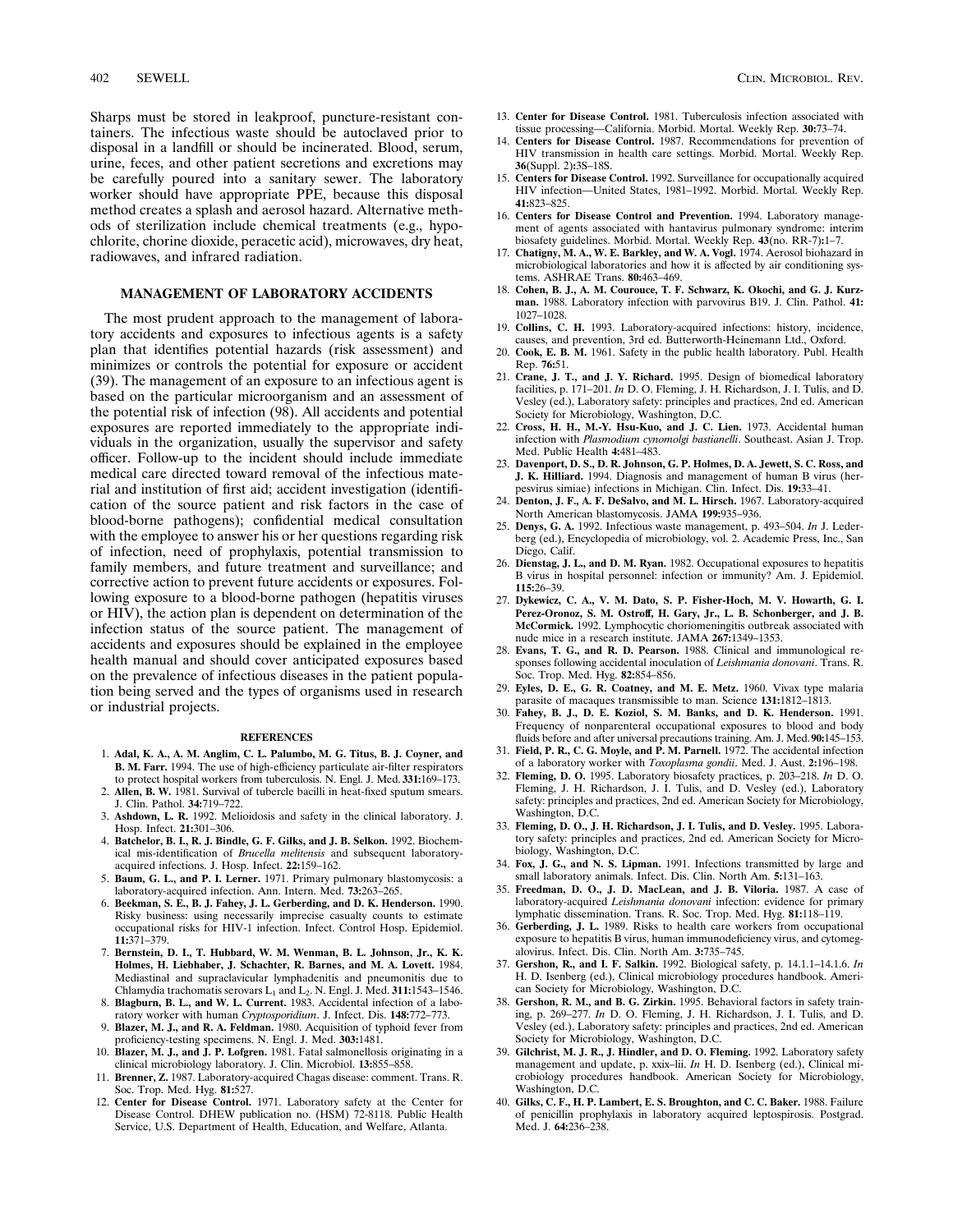- 41. **Glaser, J. B., and A. Gordon.** 1985. Inoculation of *Cryptococcus* without transmission of acquired immune deficiency syndrome. N. Engl. J. Med. **313:**266.
- 42. **Gordon, J. G.** 1992. Safety in waste management: a comprehensive plan for infectious waste management, p. 14.6.1–14.6.6. *In* H. D. Isenberg (ed.), Clinical microbiology procedures handbook. American Society for Microbiology, Washington, D.C.
- 43. **Green, R. N., and P. C. Tuffnell.** 1974. Laboratory-acquired melioidosis. Am. J. Med. **44:**599–605.
- 44. **Gregg, M. B.** 1975. Recent outbreaks of lymphocytic choriomeningitis in the United States of America. Bull. W. H. O. **52:**549–553.
- 45. **Grist, N. R.** 1975. Hepatitis in clinical laboratories; a three-year survey. J. Clin. Pathol. **28:**255–259.
- 46. **Grist, N. R.** 1976. Hepatitis in clinical laboratories, 1973–1974. J. Clin. Pathol. **29:**480–483.
- 47. **Grist, N. R.** 1978. Hepatitis in clinical laboratories, 1975–1976. J. Clin. Pathol. **31:**415–417.
- 48. **Grist, N. R.** 1980. Hepatitis in clinical laboratories, 1977–1978. J. Clin. Pathol. **33:**471–473.
- 49. **Grist, N. R.** 1981. Hepatitis and other infections in clinical laboratory staff 1979. J. Clin. Pathol. **34:**655–658.
- 50. **Grist, N. R.** 1981. Hepatitis infection in clinical laboratory staff. Med. Lab. Sci. **38:**103–109.
- 51. **Grist, N. R.** 1983. Infections in British clinical laboratories 1980–81. J. Clin. Pathol. **36:**121–126.
- 52. **Grist, N. R., and J. A. N. Emslie.** 1985. Infections in British clinical laboratories 1982–83. J. Clin. Pathol. **38:**721–725.
- 53. **Grist, N. R., and J. A. N. Emslie.** 1987. Infections in British clinical laboratories 1984–85. J. Clin. Pathol. **40:**826–829.
- 54. **Grist, N. R., and J. A. N. Emslie.** 1989. Infections in British clinical laboratories 1986–87. J. Clin. Pathol. **42:**677–681.
- 55. **Grist, N. R., and J. A. N. Emslie.** 1991. Infections in British clinical laboratories 1988–89. J. Clin. Pathol. **44:**667–669.
- 56. **Groschel, D. H. M., K. G. Dwork, R. P. Wenzel, and L. W. Scheibel.** 1986. Laboratory accidents with infectious agents, p. 261–266. *In* B. M. Miller, D. H. M. Groschel, J. H. Richardson, D. Vesley, J. R. Songer, R. D. Housewright, and W. E. Barkley (ed.), laboratory safety: principles and practices. American Society for Microbiology, Washington, D.C.
- 57. **Gruner, E., E. Bernasconi, R. L. Galeazzi, D. Buhl, R. Heinzle, and D. Nadal.** 1994. Brucellosis: an occupational hazard for medical personnel. Report of five cases. Infection **22:**33–36.
- 58. **Hadler, S. C., I. L. Doto, J. E. Maynard, J. Smith, B. Clark, J. Mosley, T. Eickhoff, C. K. Himmelsbach, and W. R. Cole.** 1985. Occupational risk of hepatitis B infection in hospital workers. Infect. Control **6:**24–31.
- 59. **Hamadeh, G. N., B. W. Turner, W. Trible, Jr., B. J. Hoffmann, and R. M. Anderson.** 1992. Laboratory outbreak of Q-fever. J. Fam. Pract. **35:**683– 685.
- 60. **Handsfield, H. H., M. J. Cummings, and P. D. Swenson.** 1987. Prevalence of antibody to human immunodeficiency virus and hepatitis B surface antigen in blood samples submitted to a hospital laboratory. JAMA **258:** 3395–3397.
- 61. **Hanel, E., Jr., and M. M. Halbert.** 1986. Pipetting, p. 204–214. *In* B. M. Miller, D. H. M. Groschel, J. H. Richardson, D. Vesley, J. R. Songer, R. D. Housewright, and W. E. Barkley (ed.), Laboratory safety: principles and practices. American Society for Microbiology, Washington, D.C.
- 62. **Harding, L., and D. F. Lieberman.** 1995. Epidemiology of laboratory-associated infections, p. 7–15. *In* D. O. Fleming, J. H. Richardson, J. I. Tulis, and D. Vesley (ed.), Laboratory safety: principles and practices, 2nd ed. American Society for Microbiology, Washington, D.C.
- 63. **Harrington, J. M., and H. S. Shannon.** 1976. Incidence of tuberculosis, hepatitis, brucellosis and shigellosis in British medical laboratory workers. Br. Med. J. **1:**759–762.
- 64. **Hatch, T. F.** 1961. The distribution and deposition of inhaled particles in the respiratory tract. Bacteriol. Rev. **25:**237–240.
- 65. **Herwaldt, B. L., and D. D. Juranek.** 1993. Laboratory-acquired malaria, leishmaniasis, trypanosomiasis, and toxoplasmosis. Am. J. Trop. Med. Hyg. **48:**313–323.
- 66. **Herwaldt, B. L., and D. D. Juranek.** 1995. Protozoa and helminths, p. 77–91. *In* D. O. Fleming, J. H. Richardson, J. I. Tulis, and D. Vesley (ed.), Laboratory safety: principles and practices, 2nd ed. American Society for Microbiology, Washington, D.C.
- 67. **Hojlyng, N., W. Holton-Andersen, and S. Jepsen.** 1987. Cryptosporidiosis: a case of airborne transmission. Lancet **ii:**271–272.
- 68. **Holmes, G. P., J. K. Hilliard, K. C. Klontz, A. H. Rupert, C. M. Schindler, E. Parrish, S. G. Griffin, G. S. Ward, N. D. Bernstein, T. W. Bean, M. R. Ball, J. A. Brady, M. H. Wilder, and J. E. Kaplan.** 1990. B virus (*Herpesvirus simiae*) infection in humans: epidemiologic investigation of a cluster. Ann. Intern. Med. **112:**833–839.
- 69. **Holmes, M. B., D. L. Johnson, N. J. Fiumara, and W. M. McCormack.** 1980. Acquisition of typhoid fever from proficiency-testing specimens. N. Engl. J. Med. **303:**519–521.
- 70. **Huffaker, R. H.** 1974. Biological safety in the clinical laboratory, p. 871–878.

In E. H. Lennette, E. H. Spaulding, and J. P. Truant (ed.), Manual of clinical microbiology, 2nd ed. American Society for Microbiology, Washington, D.C.

- 71. **Hunt, D. L.** 1995. Human immunodeficiency virus type 1 and other bloodborne pathogens, p. 33–66. *In* D. O. Fleming, J. H. Richardson, J. I. Tulis, and D. Vesley (ed.), Laboratory safety: principles and practices, 2nd ed. American Society for Microbiology, Washington, D.C.
- 72. **Hunter, P. R.** 1991. Application of hazard analysis critical control point (HACCP) to the handling of expressed breast milk on a neonatal unit. J. Hosp. Infect. **17:**139–146.
- 73. **Jacobson, J. T., R. B. Orlob, and J. L. Clayton.** 1985. Infections acquired in clinical laboratories in Utah. J. Clin. Microbiol. **21:**486–489.
- 74. **Jagger, J., D. E. Detmer, M. L. Cohen, P. R. Scarr, and R. D. Pearson.** 1992. Reducing blood and body fluid exposures among clinical laboratory workers. Clin. Lab. Manag. Rev. **6:**415–424.
- 75. **Jahrling, P. B., and C. J. Peters.** 1992. Lymphocytic choriomeningitis virus, a neglected pathogen of man. Arch. Pathol. Lab. Med. **116:**486–488.
- Jensen, J. B., T. C. Capps, and J. M. Carlin. 1981. Clinical drug-resistant falciparum malaria acquired from cultured parasites. Am. J. Trop. Med. Hyg. **30:**523–525.
- 77. **Kalter, S. S., and R. L. Heberling.** 1988. B virus (herpesvirus simiae) infection. ASM News **54:**71–73.
- 78. **Kawamata, J., T. Yamanouchi, K. Dohmae, H. Miyamoto, M. Takahaski, K. Yamanishi, T. Kurata, and H. W. Lee.** 1987. Control of laboratory acquired hemorrhagic fever with renal syndrome (HFRS) in Japan. Lab. Anim. Sci. **37:**431–436.
- 79. **Kenny, M. T., and F. L. Sable.** 1968. Particle size distribution of *Serratia marcescens* aerosols created during common laboratory procedures and simulated laboratory accidents. Appl. Microbiol. **16:**1146–1156.
- 80. **Kiley, M. P.** 1992. Clinical laboratory safety, biohazard surveillance, and infection control, p. 13–24. *In* R. C. Tilton, A. Balows, D. C. Hohnadel, and R. F. Reiss (ed.), Clinical laboratory medicine. Mosby-Year Book, Inc., St. Louis.
- 81. **Kirchhoff, L. V.** 1993. Chagas disease. Infect. Dis. Clin. North Am. **7:**487– 502.
- 82. **Kruse, R. H., W. H. Puckett, and J. H. Richardson.** 1991. Biological safety cabinetry. Clin. Microbiol. Rev. **4:**207–241.
- 83. **Kuehne, R. W., M. A. Chatigny, B. W. Stainbrook, R. S. Runkle, and D. G. Stuart.** 1995. Primary barriers and personal protective equipment in biomedical laboratories, p. 145–170. *In* D. O. Fleming, J. H. Richardson, J. I. Tulis, and D. Vesley (ed.), Laboratory safety: principles and practices, 2nd ed. American Society for Microbiology, Washington, D.C.
- 84. **Larson, D. M., M. R. Eckman, C. L. Alber, and V. G. Goldschmidt.** 1983. Primary cutaneous (inoculation) blastomycosis: an occupational hazard to pathologists. Am. J. Clin. Pathol. **79:**253–255.
- 85. **Lettau, L. A.** 1991. Nosocomial transmission and infection control aspects of parasitic and ectoparasitic diseases. I. Introduction/enteric parasites. Infect. Control Hosp. Epidemiol. **12:**59–65.
- 85a.**Lettau, L. A.** 1991. Nosocomial transmission and infection control aspects of parasitic and ectoparasitic diseases. II. Blood and tissue parasites. Infect. Control Hosp. Epidemiol. **12:**111–121.
- 86. **Lloyd, G., and N. Jones.** 1986. Infection of laboratory workers with hantavirus acquired from immunocytomas propagated in laboratory rats. J. Infect. **12:**117–125.
- 87. **Luzzi, G. A., R. Brindle, P. N. Sockett, J. Solera, P. Klenerman, and D. A. Warrell.** 1993. Brucellosis: imported and laboratory-acquired cases, and an overview of treatment trials. Trans. R. Soc. Trop. Med. Hyg. **87:**138–141.
- 88. **Mackel, D. C., and J. E. Forney.** 1986. Overview of the epidemiology of laboratory-acquired infections, p. 37–42. *In* B. M. Miller, D. H. M. Gros-chel, J. H. Richardson, D. Vesley, J. R. Songer, R. D. Housewright, and W. E. Barkley (ed.), Laboratory safety: principles and practices. American Society for Microbiology, Washington, D.C.
- 89. **Mann, L. M.** 1992. Biological safety cabinet, p. 12.19.1–12.19.16. *In* H. D. Isenberg (ed.), Clinical microbiology procedures handbook. American Society for Microbiology, Washington, D.C.
- 90. **Marcus, R., and Centers for Disease Control Cooperative Needlestick Surveillance Group.** 1988. Surveillance of healthcare workers exposed to blood from patients infected with human immunodeficiency virus. N. Engl. J. Med. **319:**1118–1122.
- 91. **Marsik, F. J., and G. A. Denys.** 1995. Sterilization, decontamination, and disinfection procedures for the microbiology laboratory, p. 86–98. *In* P. R. Murray, E. J. Baron, M. A. Pfaller, F. C. Tenover, and R. H. Yolken (ed.), Manual of clinical microbiology, 6th ed. American Society for Microbiology, Washington, D.C.
- 92. **McGowan, J. E., Jr., and J. D. MacLowry.** 1995. Addressing regulatory issues in the clinical microbiology laboratory, p. 67–74. *In* P. R. Murray, E. J. Baron, M. A. Pfaller, F. C. Tenover, and R. H. Yolken (ed.), Manual of clinical microbiology, 6th ed. American Society for Microbiology, Washington, D.C.
- 93. **Miller, C. D., J. R. Songer, and J. F. Sullivan.** 1987. A twenty-five year review of laboratory-acquired human infections at the National Animal Disease Center. Am. Ind. Hyg. Assoc. J. **48:**271–275.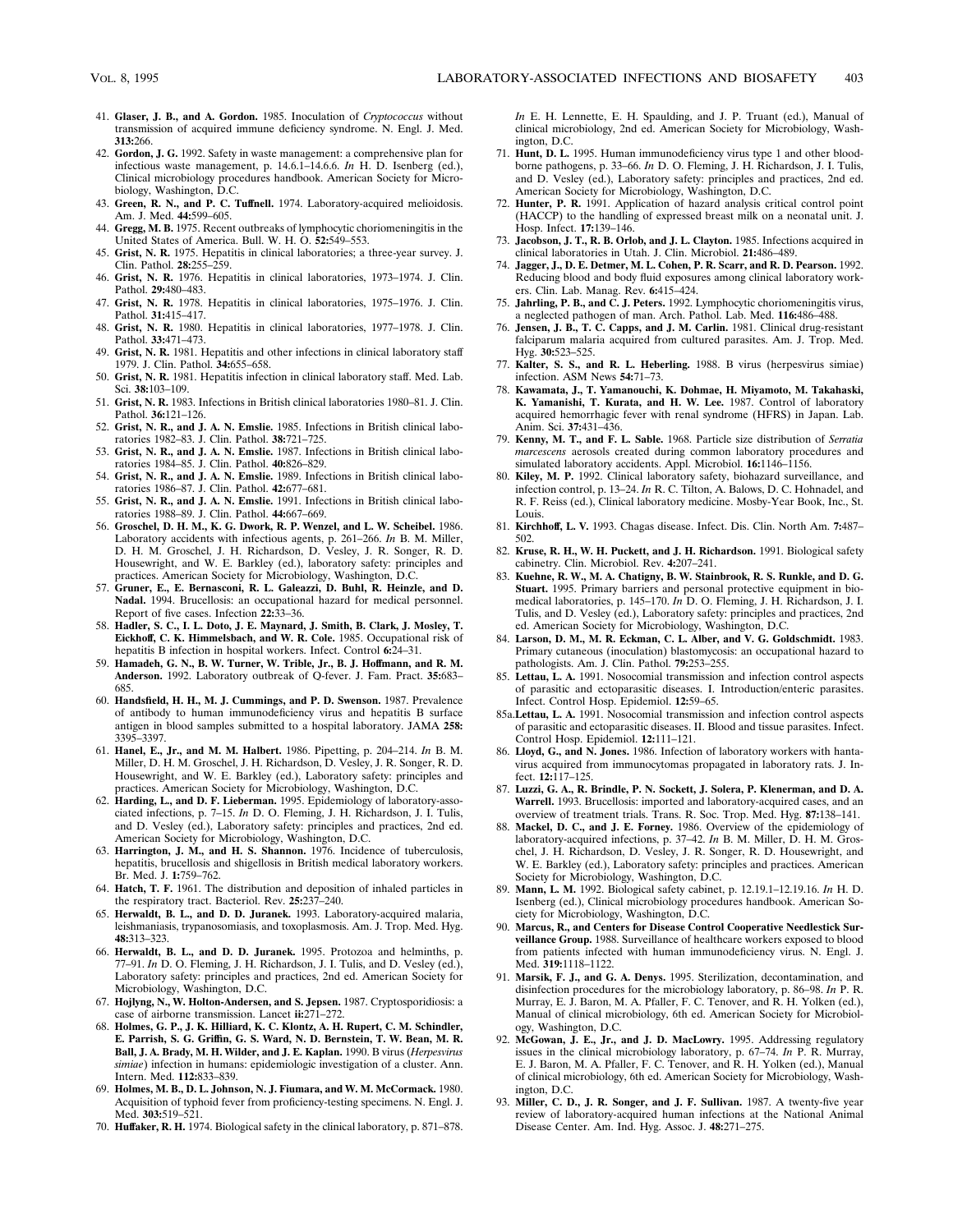- 94. **Miller, N. L., J. K. Frenkel, and J. P. Dubey.** 1972. Oral infections with *Toxoplasma* cysts and oocysts in felines, other mammals, and in birds. J. Parasitol. **58:**928–937.
- 95. **Most, H.** 1973. *Plasmodium cynomolgi* malaria: accidental human infection. Am. J. Trop. Med. Hyg. **22:**157–158.
- 96. **Muller, H. E.** 1988. laboratory-acquired mycobacterial infection. Lancet **ii:**331.
- 97. **Murray, J. F., and D. H. Howard.** 1964. Laboratory-acquired histoplasmosis. Am. Rev. Respir. Dis. **89:**631–640.
- 98. **National Committee for Clinical Laboratory Standards.** 1991. Protection of laboratory workers from infectious disease transmitted by blood, body fluids, and tissue. Document M29-T2. National Committee for Clinical Laboratory Standards, Villanova, Pa.
- 99. **National Committee for Clinical Laboratory Standards.** 1993. Clinical laboratory waste management. Approved document GP5-A. National Committee for Clinical Laboratory Standards, Villanova, Pa.
- 100. **National Committee for Clinical Laboratory Standards.** 1994. Clinical laboratory safety. Document GP17-T. National Committee for Clinical Laboratory Standards, Villanova, Pa.
- 101. **Nettleman, M. D., M. Fredrickson, N. L. Good, and S. A. Hunter.** 1994. Tuberculosis control strategies: the cost of particulate respirators. Ann. Intern. Med. **121:**37–40.
- 102. **Occupational Safety and Health Administration.** 1989. Proposed rule and notice of hearing (concerning) occupational exposure to bloodborne patho-gens. Fed. Regist. **54:**23042–23139.
- 103. **Occupational Safety and Health Administration.** 1991. Occupational exposure to bloodborne pathogens: final rule. Fed. Regist. **56:**64003–64182.
- 104. **Occupational Safety and Health Administration.** 1993. Draft guidelines for preventing the transmission of tuberculosis in healthcare facilities. Fed. Regist. **58:**52810–52854.
- 105. **Occupational Safety and Health Administration.** 1993. Enforcement policy and procedures for occupational exposure to tuberculosis. Occupational Safety and Health Administration, U.S. Department of Labor, Washington, D.C.
- 106. **Olle-Goig, J., and J. C. Canela-Soler.** 1987. An outbreak of *Brucella melitensis* infection by airborne transmission among laboratory workers. Am. J. Public Health **77:**335–338.
- 107. **Oster, C. N., D. S. Burke, R. H. Kenyon, M. S. Ascher, P. Harber, and C. E. Pedersen.** 1977. Laboratory-acquired Rocky Mountain spotted fever. The hazard of aerosol transmission. N. Engl. J. Med. **297:**859–863.
- 108. **Parker, S. L., and R. E. Holliman.** 1992. Toxoplasmosis and laboratory workers: a case-control assessment of risk. Med. Lab. Sci. **49:**103–106.
- 109. **Phillips, C. B.** 1986. Human factors in microbiological laboratory accidents, p. 43–48. *In* B. M. Miller, D. H. M. Groschel, J. H. Richardson, D. Vesley, J. R. Songer, R. D. Housewright, and W. E. Barkley (ed.), Laboratory safety: principles and practices. American Society for Microbiology, Washington, D.C.
- 110. **Pike, R. M.** 1976. Laboratory-associated infections. Summary and analysis of 3921 cases. Health Lab. Sci. **13:**105–114.
- 111. **Pike, R. M.** 1979. Laboratory-associated infections: incidence, fatalities, causes and prevention. Annu. Rev. Microbiol. **33:**41–66.
- 112. **Pohjola, S., H. Oksanen, L. Jokipii, and A. M. M. Jokipii.** 1986. Outbreak of cryptosporidiosis among veterinary students. Scand. J. Infect. Dis. **18:** 173–178.
- 113. **Rawal, B. D.** 1959. Laboratory infection with *Toxoplasma*. J. Clin. Pathol. **12:**59–61.
- 114. **Receveur, M. C., M. LeBras, and P. Vincendeau.** 1993. Laboratory-acquired Gambian trypanosomiasis. N. Engl. J. Med. **329:**209–210.
- 115. **Reid, D. D.** 1957. Incidence of tuberculosis among workers in medical laboratories. Br. Med. J. **2:**10–14.
- 116. **Reuben, B., J. D. Band, P. Wong, and J. Colville.** 1991. Person-to-person transmission of *Brucella melitensis*. Lancet **337:**14–15.
- 117. **Richards, J., E. Parr, and P. Riseborough.** 1993. Hospital food hygiene: the application of hazard analysis critical control points to conventional hospital catering. J. Hosp. Infect. **24:**273–282.
- 118. **Richardson, J. H., and R. R. M. Gershon.** 1994. Safety in the clinical microbiology laboratory, p. 37–45. *In* B. J. Howard, J. F. Keiser, T. F. Smith, A. S. Weissfeld, and R. C. Tilton (ed.), Clinical and pathogenic microbiology, 2nd ed. Mosby-year Book, Inc., St. Louis.
- 119. **Riley, R. L.** 1957. Aerial dissemination of pulmonary tuberculosis. Am. Rev. Tuberc. **76:**931–941.
- 120. **Riley, R. L.** 1961. Airborne pulmonary tuberculosis. Bacteriol. Rev. **25:**243– 248.
- 121. **Sadick, M. D., R. M. Locksley, and H. V. Raff.** 1984. Development of cellular immunity in cutaneous leishmaniasis due to *Leishmania tropica*. J. Infect. Dis. **150:**135–138.
- 122. **Saint-Paul, M., Y. Delplace, C. Tufel, G. B. Cabasson, and A. Cavieneaux.** 1972. Tuberculoses professionelles dans les laboratoires de bacteriologie. Arch. Mal. Prof. Med. Trav. **33:**305–309.
- 123. **Sampaio, R. N., L. M. P. de Lima, A. Vexenat, C. C. Cuba, A. C. Barreto, and P. D. Marsden.** 1983. A laboratory infection with *Leishmania braziliensis*. Trans. R. Soc. Trop. Med. Hyg. **77:**274.
- 124. **Schacter, J., P. Arnstein, P. R. Dawson, L. Hanna, and P. Thygeson.** 1968. Human follicular conjunctivitis caused by the psittacosis agent. Proc. Soc. Exp. Biol. Med. **127:**292–294.
- 125. **Schlech, W. F., J. B. Turchik, R. E. Westlake, Jr., G. C. Klein, J. D. Band, and R. E. Weaver.** 1981. Laboratory-acquired infection with *Pseudomonas pseudomallei* (melioidosis). N. Engl. J. Med. **305:**1133–1135.
- 126. **Segretain, G.** 1959. *Penicillium marnefii*, n. sp., agent d'une mycose du systeme reticulo-endothelial. Mycopathol. Mycol. Appl. **11:**327–353.
- 127. **Sewell, D. L., and G. Goldvogl.** 1981. Preparation of sputum smears for acid-fast microscopy. J. Clin. Microbiol. **14:**460–461.
- 128. **Shiraishi, H., T. Sasaki, M. Nakamura, N. Yaegashi, and K. Sugamura.** 1991. Laboratory infection with human parvovirus B19. J. Infect. **22:**308– 310.
- 129. **Skinhoj, P., and M. Soeby.** 1981. Viral hepatitis in Danish health care personnel, 1974–78. J. Clin. Pathol. **34:**408–411.
- 130. **Staszkiewicz, J., C. M. Lewis, J. Colville, M. Zervos, and J. Band.** 1991. Outbreak of *Brucella melitensis* among microbiology laboratory workers in a community hospital. J. Clin. Microbiol. **29:**287–290.
- 131. **Songer, J. R.** 1995. Laboratory safety management and the assessment of risk, p. 257–268. *In* D. O. Fleming, J. H. Richardson, J. I. Tulis, and D. Vesley (ed.), Laboratory safety: principles and practices, 2nd ed. American
- Society for Microbiology, Washington, D.C. 132. **Steckelberg, J. M., C. L. Terrell, and R. S. Edson.** 1988. Laboratoryacquired *Salmonella typhimurium* enteritis: association with erythema nodosum and reactive arthritis. Am. J. Med. **85:**705–707.
- 133. **Stern, E. L., J. W. Johnson, D. Vesley, M. M. Halbert, L. A. Williams, and P. Blume.** 1974. Aerosol production associated with clinical laboratory procedures. Am. J. Clin. Pathol. **62:**591–600.
- 134. **Strain, B. A., and D. H. M. Groschel.** 1995. Laboratory safety and infectious waste management, p. 75–85. *In* P. R. Murray, E. J. Baron, M. A. Pfaller, F. C. Tenover, and R. H. Yolken (ed.), Manual of clinical microbiology, 6th ed. American Society for Microbiology, Washington, D.C.
- 135. **Sulkin, S. E., and R. M. Pike.** 1949. Viral infections contracted in the laboratory. N. Engl. J. Med. **241:**205–213.
- 136. **Sullivan, J. F.** 1986. Employee health and surveillance programs, p. 20–26. *In* B. M. Miller, D. H. M. Groschel, J. H. Richardson, D. Vesley, J. R. Songer, R. D. Housewright, and W. E. Barkley (ed.), Laboratory safety: principles and practices. American Society for Microbiology, Washington, D.C.
- 137. **Sullivan, J. F., J. R. Songer, and I. E. Estrem.** 1978. Laboratory-acquired infections at the National Animal Disease Center 1960–1976. Health Lab. Sci. **15:**58–64.
- 138. **Tenover, F. C., J. T. Crawford, R. E. Huebner, L. J. Geiter, C. R. Horsburgh, Jr., and R. C. Good.** 1993. The resurgence of tuberculosis: is your laboratory ready? J. Clin. Microbiol. **31:**767–770.
- 139. **Tesh, R. B., and J. D. Schneidau, Jr.** 1966. Primary cutaneous histoplasmosis. N. Engl. J. Med. **275:**597–599.
- 140. **Tosh, F. E., J. Balhuizen, J. L. Yates, and C. L. Brasher.** 1964. Primary cutaneous histoplasmosis: report of a case. Arch. Intern. Med. **114:**118–119.
- 141. **Tsai, T. F.** 1987. Hemorrhagic fever with renal syndrome: mode of transmission to humans. Lab. Anim. Sci. **37:**428–430.
- 142. **U.S. Department of Health and Human Services.** 1993. Biosafety in microbiological and biomedical laboratories. HHS publication (CDC) 93-8395. U.S. Government Printing Office, Washington, D.C.
- 143. **U.S. Environmental Protection Agency.** 1986. EPA guide for infectious waste management. Publication EPA/530-SW-86-014. U.S. Environmental Protection Agency, Washington, D.C.
- 144. **Van Gompel, A., E. Van den Enden, J. Van den Ende, and S. Geerts.** 1993. Laboratory infection with *Schistosoma mansoni*. Trans. R. Soc. Trop. Med. Hyg. **87:**554.
- 145. **Vesley, D., and H. M. Hartmann.** 1988. Laboratory-acquired infections and injuries in clinical laboratories: a 1986 survey. Am. J. Public Health **78:** 1213–1215.
- 146. **Vesley, D., and J. Lauer.** 1995. Decontamination, sterilization, disinfection, and antisepsis, p. 219–237. *In* D. O. Fleming, J. H. Richardson, J. I. Tulis, and D. Vesley (ed.), Laboratory safety: principles and practices, 2nd ed. American Society for Microbiology, Washington, D.C.
- 147. **Waitkins, R. A.** 1985. Update on leptospirosis. Br. Med. J. **290:**1502–1503.
- 148. **Wedum, A. G.** 1953. Bacteriological safety. Am. J. Public Health **43:**1428–
- 1437. 149. **Wedum, A. G., W. E. Barkley, and A. Hellman.** 1972. Handling of infectious
- agents. J. Am. Vet. Med. Assoc. **161:**1557–1567. 150. **Wedum, A. G., and R. H. Kruse.** 1966. Assessment of risk of human infection in the microbiology laboratory. Miscellaneous publication no. 19. Industrial Health and Safety Office, Department of the Army, Fort Detrick, Md.
- 151. **Wedum, A. G., and R. H. Kruse.** 1969. Assessment of risk of human infection in the microbiological laboratory, 2nd ed. Miscellaneous publication no. 30. Department of the Army, Fort Detrick, Md.
- 152. **Weinberg, A. N.** 1991. Ecology and epidemiology of zoonotic pathogens. Infect. Dis. Clin. North Am. **5:**1–6.
- 153. **Wells, D. L., S. L. Lipper, J. K. Hilliard, J. A. Stewart, G. P. Holmes, K. L.**